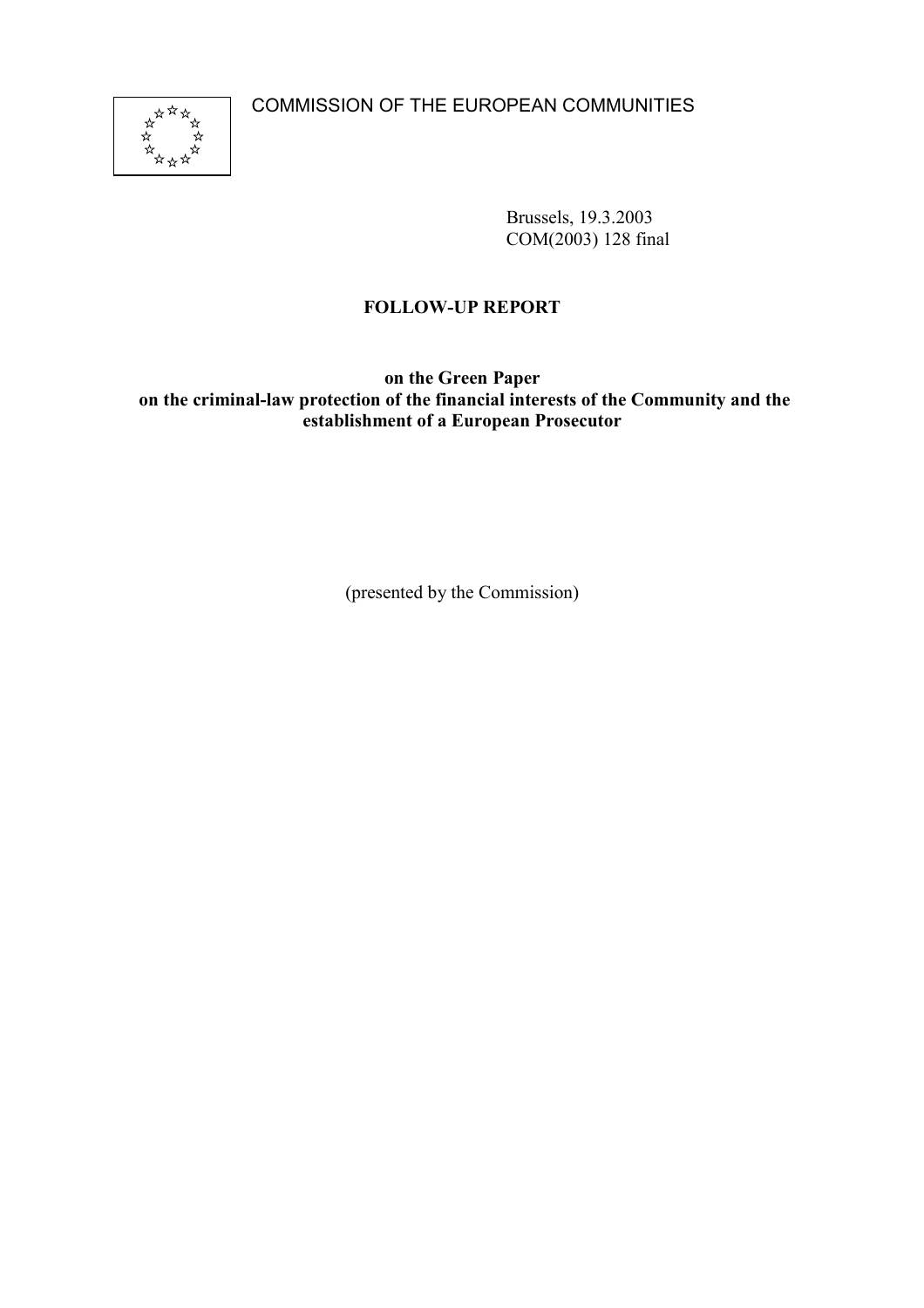# **TABLE OF CONTENTS**

| 1.               |                                                                                     |  |
|------------------|-------------------------------------------------------------------------------------|--|
|                  |                                                                                     |  |
|                  |                                                                                     |  |
| 2.               |                                                                                     |  |
| 2.1.             |                                                                                     |  |
| 2.1.1.           |                                                                                     |  |
| 2.1.2.           |                                                                                     |  |
| 2.2.             |                                                                                     |  |
| 2.2.1.           |                                                                                     |  |
| 2.2.2.           |                                                                                     |  |
| 3.               |                                                                                     |  |
| 3.1.             |                                                                                     |  |
| 3.1.1.           |                                                                                     |  |
| 3.1.2.           |                                                                                     |  |
| 3.1.3.           |                                                                                     |  |
| 3.2.             |                                                                                     |  |
| 3.2.1.           |                                                                                     |  |
| $\overline{4}$ . |                                                                                     |  |
| 4.1.             |                                                                                     |  |
| 4.2.             |                                                                                     |  |
| 4.3.             | Detailed examination of questions concerning the implementation of the Prosecutor21 |  |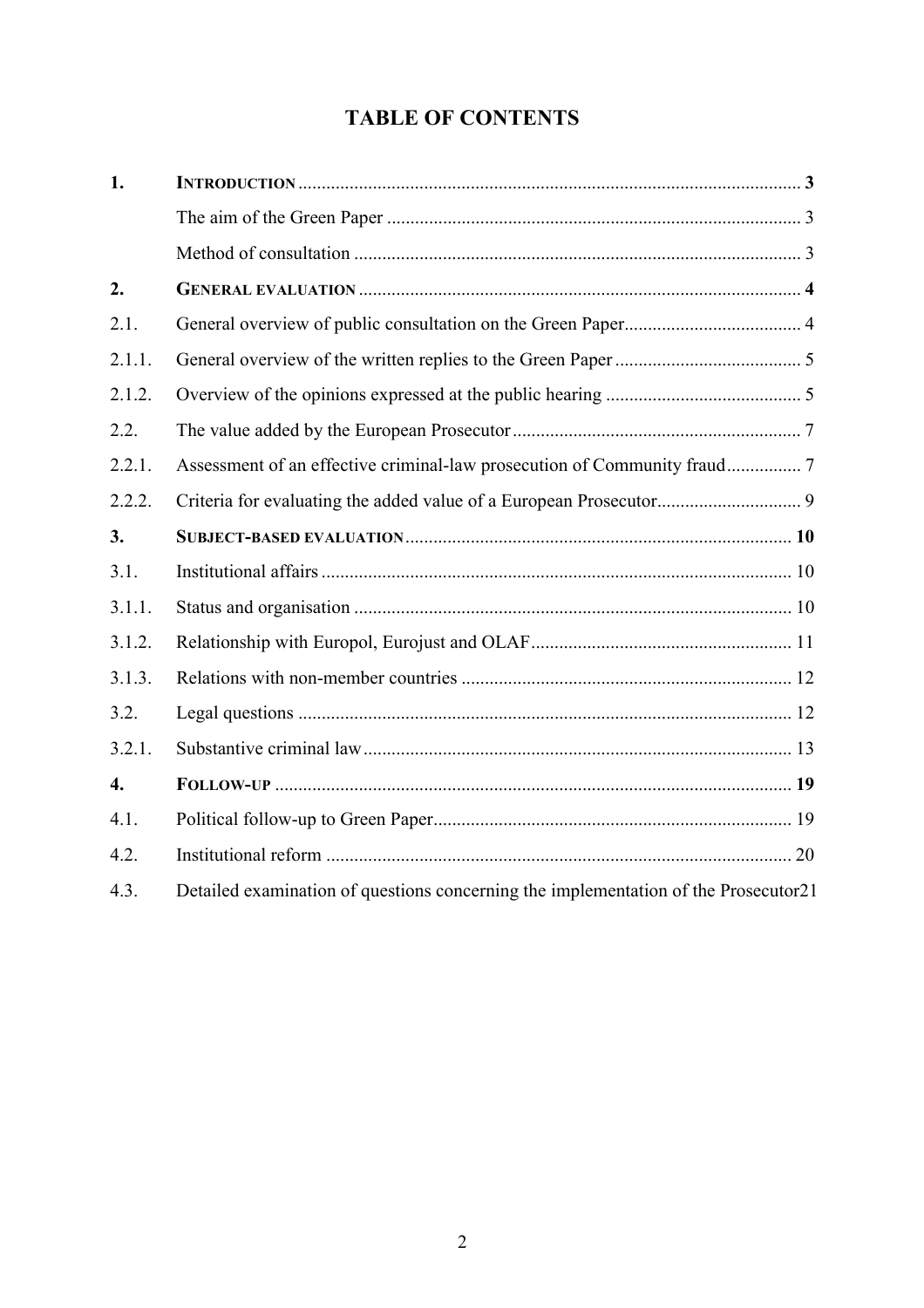#### **1. INTRODUCTION**

The need to prosecute perpetrators of crime affecting the financial interests of the European Communities more effectively has led the Commission to propose establishing a European Public Prosecutor with responsibility in this field (the European prosecutor) to remedy the fragmentary nature of the European criminal-law enforcement area.<sup>1</sup>

#### **The aim of the Green Paper**

This project requires a revision of the EC Treaty. When the Heads of State or Government met in Nice in December 2000, they failed to follow up this idea owing to a lack of time and detailed study. This is why, in line with its Action Plan for 2001-2003 for the protection of the Community's financial interests,<sup>2</sup> the Commission organised a wide-ranging debate in Europe on this subject throughout 2002.

In the Commission's view, the *Green Paper on criminal-law protection of the financial* interests of the Community and the establishment of a European Prosecutor,<sup>3</sup> which was adopted on 11 December 2001, had two objectives: to clarify ideas and throw up options and preferences regarding ways of implementing the original proposal, and to open the debate to all circles concerned on the eve of enlargement and in view of the forthcoming constitutional review of the Treaties.

The Commission's contribution to the 2000 Intergovernmental Conference already proposed incorporating the essential characteristics of the European Prosecutor (appointment, resignation, independence and mission). It argued that the rules governing his status and operation could be left for secondary legislation, which would define offences at Community level (fraud, corruption, money-laundering, etc.) and the penalties for committing acts that harm the Community's financial interest. It should determine the relationship between the new Community system and national criminal-law systems, cover the question of referral to the European Prosecutor and his powers with regard to investigations and prosecution in relation to national systems and make provision for judicial control of the European Prosecutor's actions.

#### **Method of consultation**

Public consultation on the Green Paper, which focused mainly on possible secondary legislation, lived up to expectations. A real broad and open debate was launched in Europe. In terms both of number and quality, the reactions and discussions generated by the Green Paper are evidence of the variety and liveliness of the consultation. All circles affected made contributions. They included national parliaments and governments, Community institutions and bodies, professions involved in criminal proceedings, practitioners and the academic world and non-governmental organisations affected, all of which responded to some or all of the 19 questions that make up the Green Paper. $4$ 

<sup>&</sup>lt;sup>1</sup> COM(2000)34; additional Commission contribution to the Intergovernmental Conference on institutional reforms - *The criminal protection of the Community's financial interests: A European Prosecutor*, 29.09.2000, COM(2000)608.<br>
<sup>2</sup> COM(2000)254.<br>
<sup>3</sup> COM (2001) 715; http://www.europa.eu.int/anti\_fraud/green\_paper/index\_en.html.<br>
<sup>4</sup> In view of the flood of replies received it was decided to extend the deadline for cons

to 1.12.2002. In fact, comments can still be submitted to the following address: olaf-livre-vert@cec.eu.int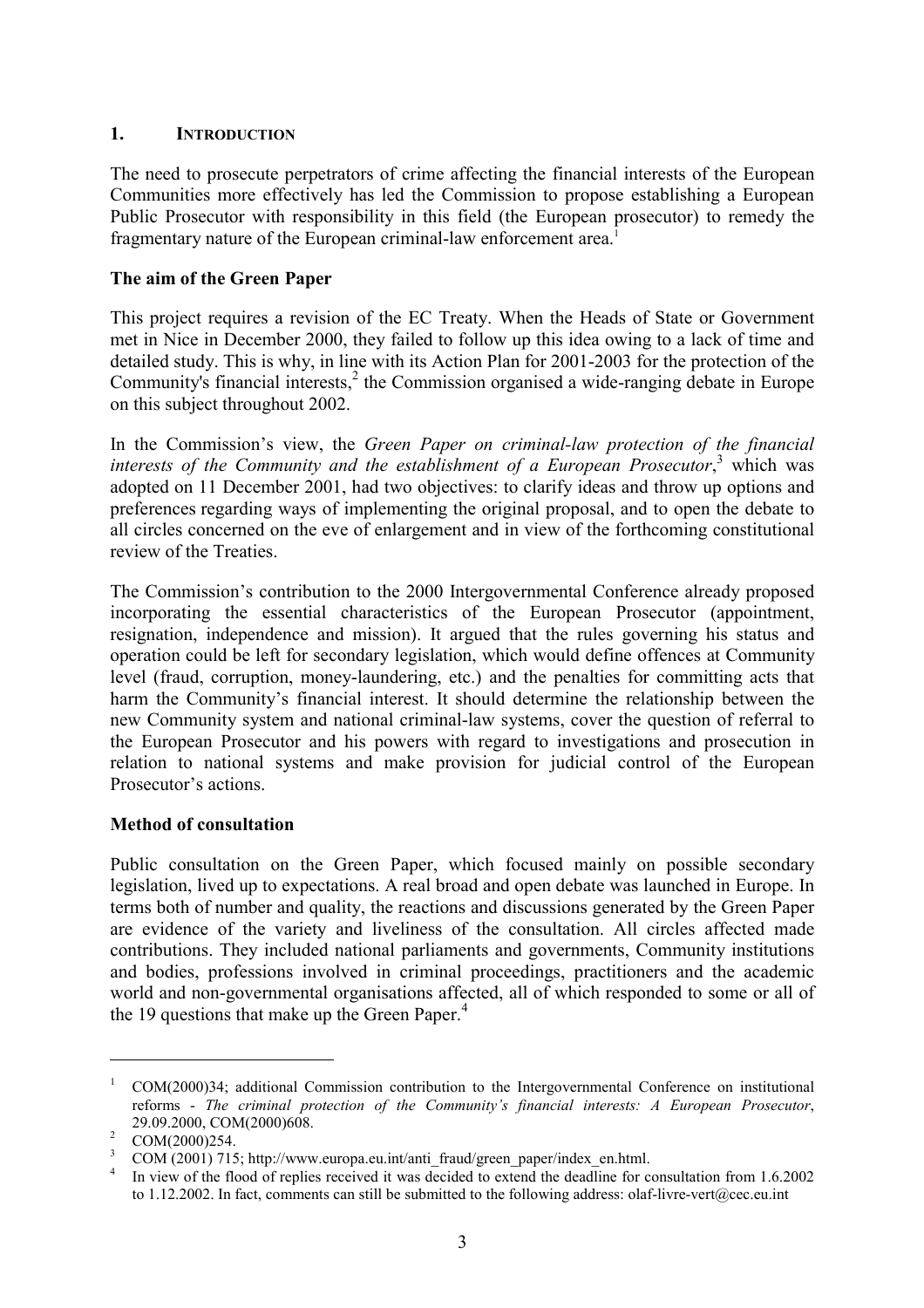Over 12 500 copies of the Green Paper were circulated. More than 70 written replies were received, some from individuals but mostly from groups. To maximise the transparency of the consultation they were made available on the Internet.<sup>5</sup> Coming from different Member States, candidate countries and professions, these responses made a major contribution to the debate, in terms of both critical analysis and constructive suggestions. Governments,<sup>6</sup> national parliaments, $\frac{7}{1}$  and numerous representatives of judicial authorities<sup>8</sup> stated their positions on the project. Furthermore, a number of lawyers' associations,<sup>9</sup> national governing bodies of lawyers,  $10$  groups of European legal experts  $11$  and non-governmental organisations active in the field of financial crime and the protection of people's rights<sup>12</sup> also expressed their views on the creation of a European Prosecutor. The subject has also been studied in depth by universities, most notably at certain renowned Centres for Legal and Judicial Research in Europe. $13$ 

Since the Green Paper was adopted, the Commission has also taken part in some twenty national seminars or international conferences on the subject of the European Prosecutor in the current and prospective Member States. On 16 and 17 September 2002, it also organised a public hearing with representatives of the circles concerned, which brought together three hundred participants with a representative panel of about a hundred speakers. Their contributions were also published on the abovementioned website in an attempt to reach a wider audience  $14$ 

#### **The follow-up report**

This process generated hundreds of written and oral responses to the Green Paper. This report summarises the opinions expressed in them with a view to the constitutional revision of the Treaties. It consists of a general evaluation, followed by an evaluation of the responses received by subject area. The first part deals with views on the need to create a European Prosecutor, reaffirming and detailing the Public Prosecutor's added value (2). The second half focuses on institutional and legal questions that will need to be addressed in greater depth to make it easier to achieve the objective (3).

#### **2. GENERAL EVALUATION**

#### **2.1. General overview of public consultation on the Green Paper**

Reactions varied greatly. While there was some criticism, much of it constructive, all those taking part in the debate appreciated the quality of the Green Paper and welcomed the attempt to conduct a broad-based consultation.

<sup>&</sup>lt;sup>5</sup> http://europa.eu.int/comm/anti\_fraud/green\_paper/contributions/date.html. The complete list of responses received by 1.12.2002, which were published and evaluated by the Commission, can be found in Annex 1.<br>
<sup>6</sup> See written replies 15, 17, 20bis, 30, 43, 45, 61 and 65. The numbers refer to the list in Annex 1.<br>
<sup>7</sup> See writt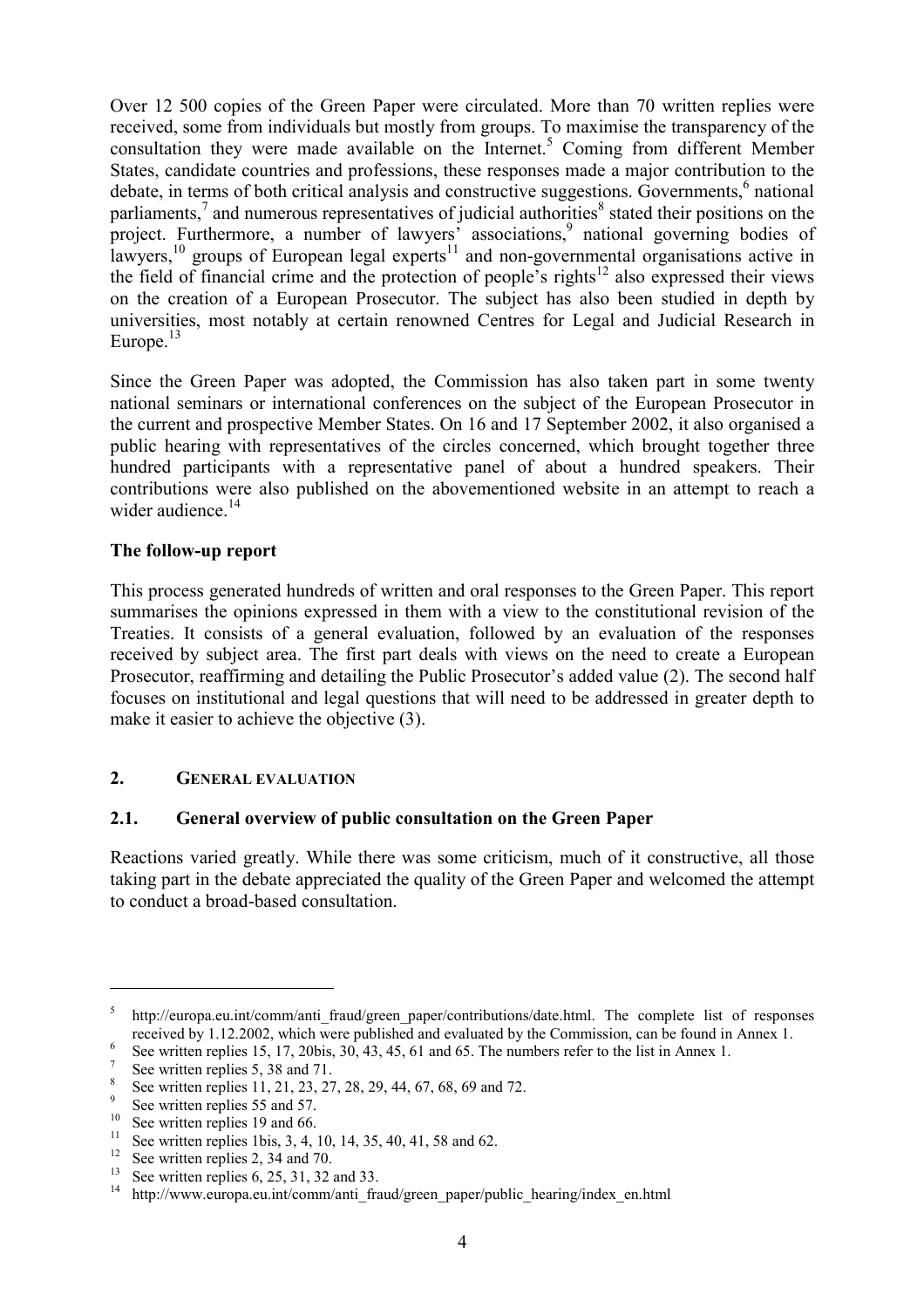Most of the reactions were basically in favour of the establishment of a European Prosecutor, with government bodies more cautious about this question that practitioners and representatives from civil society. A minority remains strongly opposed. Reactions regarding the way the project was to be realised, however, varied quite considerably. A clearer picture can be obtained by looking at the separate sources, namely the contributions at the public hearing, which provides a comprehensive overview of opinion, and the written replies to the Green Paper, which are as a rule far more detailed.<sup>15</sup>

### *2.1.1. General overview of the written replies to the Green Paper*

An analysis of the replies to the questionnaire produced the following general findings.

- There is a clear majority in favour of establishing a European Prosecutor.<sup>16</sup> However, this majority made a series of criticisms and suggestions aimed at improving the legal framework proposed by the Commission.
- While not excluding the possibility of establishing a European Prosecutor, a minority remained fairly sceptical about the advisability and feasibility of doing so in the foreseeable future.
- Lastly, a small minority categorically rejected the idea of establishing a European Prosecutor, believing that the instruments for judicial cooperation currently available are capable of offering adequate solutions to the problems of fraud damaging the Communities' financial interests.

While a considerable number of representatives of judicial authorities, associations of legal experts and academic circles insist that there is an urgent need to create a European Prosecutor, several Member States have written that they are not convinced that it would be a good idea to create a Community institution with criminal-law prerogatives and powers solely in the field of the fight against fraud.<sup>17</sup>

#### *2.1.2. Overview of the opinions expressed at the public hearing*

Organised around a representative panel, $18$  the hearing provided a relatively comprehensive view of the range of opinions expressed by the three categories of speakers, i.e. speakers from the institutions, frontline operators and civil society.<sup>19</sup>

<sup>&</sup>lt;sup>15</sup> For the purposes of analysis, the replies received are considered representative of the categories from which

they come.<br>
<sup>16</sup> Of the 72 replies analysed, over 50 were in favour and only 15 opposed.<br>
<sup>17</sup> See written replies 15, 30, 43, 45 and 65.<br>
<sup>18</sup> See Annex 2. The 105 speakers were divided into three categories. The first c the **institutions** that drew up the legal framework: the Council Presidency, the European Parliament, the Court of Justice, the Court of Auditors, the European Anti-Fraud Office (OLAF) Supervisory Committee, Member State ministries, the authors of the *Corpus Juris,* with the Convention on the future of the European Union as an observer. The second category grouped together the **operational bodies** involved in "investigations, prosecution and trials": Europol, OLAF, national police or customs investigation services, Eurojust, the European Judicial Network, national public prosecutors, etc. The third group brought together **representatives of civil society**: defence lawyers, taxpayers' associations, NGOs, criminal-law experts from national associations of legal experts on the protection of the financial interests of the Union (PFI). The

candidate countries were also invited to attend as observers. <sup>19</sup> In certain cases, the report takes account of written contributions received later that demonstrate a certain change in the position adopted by certain Member States in comparison with the opinions they expressed at the hearing in September 2002.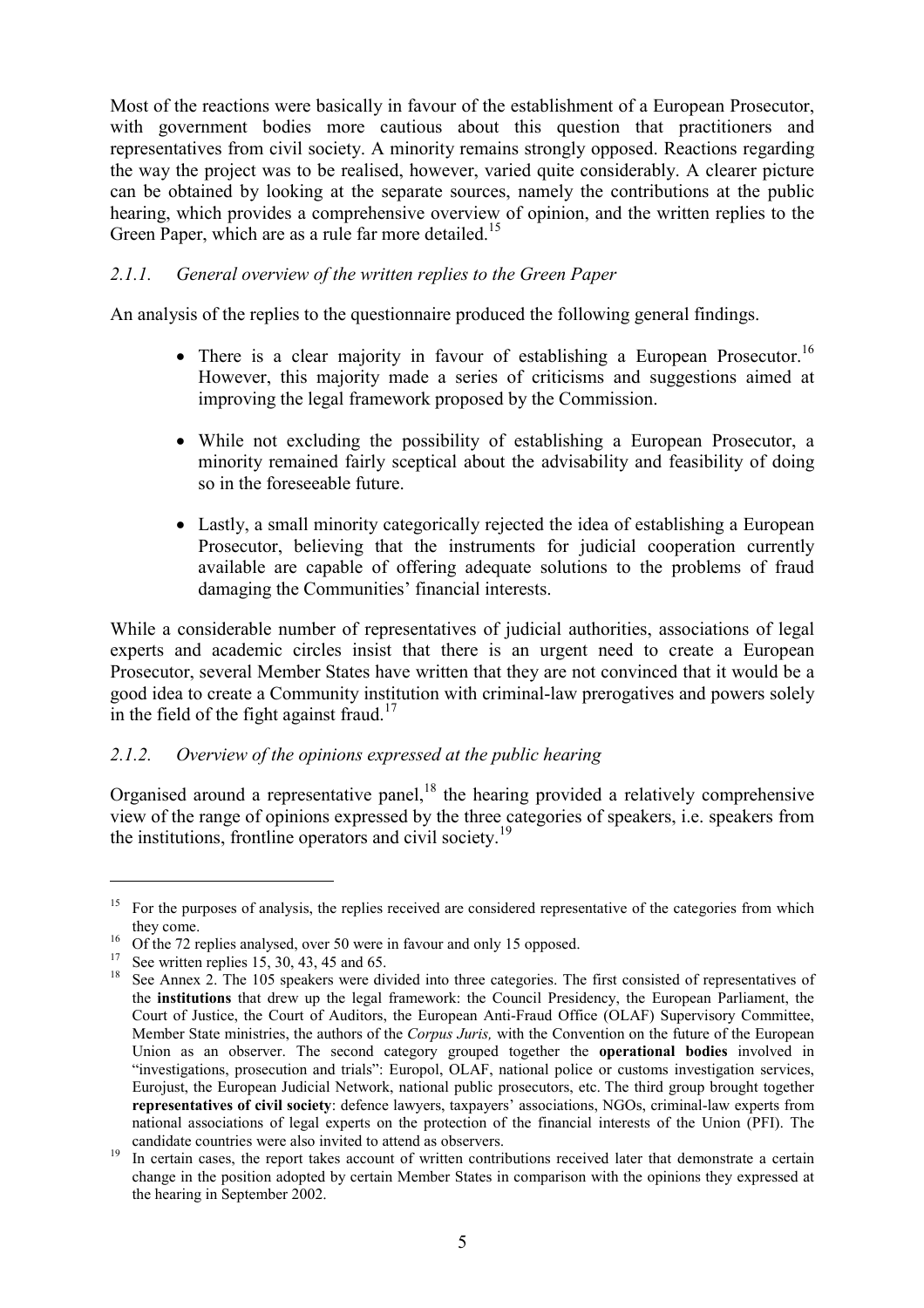So while the great majority of the speakers representing the European institutions,  $2^0$ representatives from civil society and a majority of the representatives of frontline operators voiced their support for the Commission's proposal, some of the Member States' ministries returned to the question of whether the specific area of the protection of the Community's financial interests justified a new Community institution such as a European Public Prosecutor.

#### 2.1.2.1. Positions adopted by representatives of the Member States

The representatives of the Member States ministries concerned can be divided into three categories: those who support the principle of establishing a European Prosecutor,  $2^1$  those who are simply sceptical about the usefulness or feasibility of the idea.<sup>22</sup> and those who reject the project out of hand. $^{23}$ 

Most of those opposed to the project from the ministries and the frontline operators argued that the Commission had not provided sufficient justification for its proposal or illustrated the real problems faced by those responsible for the fight against Community fraud.<sup>24</sup> Many government representatives also believed that it would be a good idea to first examine alternatives to prosecution before creating a Community criminal-law enforcement service.<sup>25</sup> Some<sup>26</sup> stressed the need to give a chance to the judicial and police cooperation bodies already in place. $27$ 

A number of ministries took the view that there were no insurmountable problems of feasibility with regard to establishing a European Prosecutor.<sup>28</sup> However, other ministries opposed to the idea of a European Prosecutor considered the principles of subsidiarity and proportionality to be significant obstacles.<sup>29</sup>

Several government representatives, including some from among the ranks of those in favour of establishing a European Prosecutor, feared that a Prosecutor along the lines proposed by the Commission could find himself in conflict with their national legal principles<sup>30</sup> and might weaken safeguards protecting fundamental rights<sup>31</sup> and legal certainty.<sup>32</sup> Consequently many representatives insisted that further work be done on the Commission proposal to ensure that it satisfied the effectiveness criterion and fully respected fundamental rights. It should also be pointed out that several governments, some of which were opposed in principle to the idea of a European Prosecutor, took the view that if a European Prosecutor were established some

<sup>&</sup>lt;sup>20</sup> Opinions expressed at the public hearing by representatives of the European Parliament, the Court of Justice, the Court of Auditors of the European Communities and the OLAF Supervisory Committee.

<sup>&</sup>lt;sup>21</sup> The ministerial representatives from Belgium, Greece, Spain, the Netherlands, Portugal and, to a certain extent, Italy.<br><sup>22</sup> The ministerial representatives from Germany, Luxembourg and Sweden.<br><sup>23</sup> The opinions expressed at the public hearing by the ministerial representatives from Denmark, France,

Ireland, Austria, Finland and the United Kingdom.<br>
<sup>24</sup> Germany, Ireland, Finland and the United Kingdom.<br>
<sup>25</sup> Germany, Ireland, Austria, Finland, Sweden and the United Kingdom.<br>
<sup>25</sup> Germany, France, Ireland, Luxembourg,

Member States of the European Union, OJ C 197, 12.7.2000, p.1.<br><sup>28</sup> Belgium, Greece, Spain, the Netherlands and Portugal.<br><sup>29</sup> France, Ireland, Austria and Sweden.<br><sup>30</sup> Italy, Ireland, Austria, Finland and the United Kingd

would be incompatible with its constitution.<br><sup>31</sup> Greece, Luxembourg, the Netherlands, Austria and Finland.<br><sup>32</sup> Denmark, Finland and Sweden.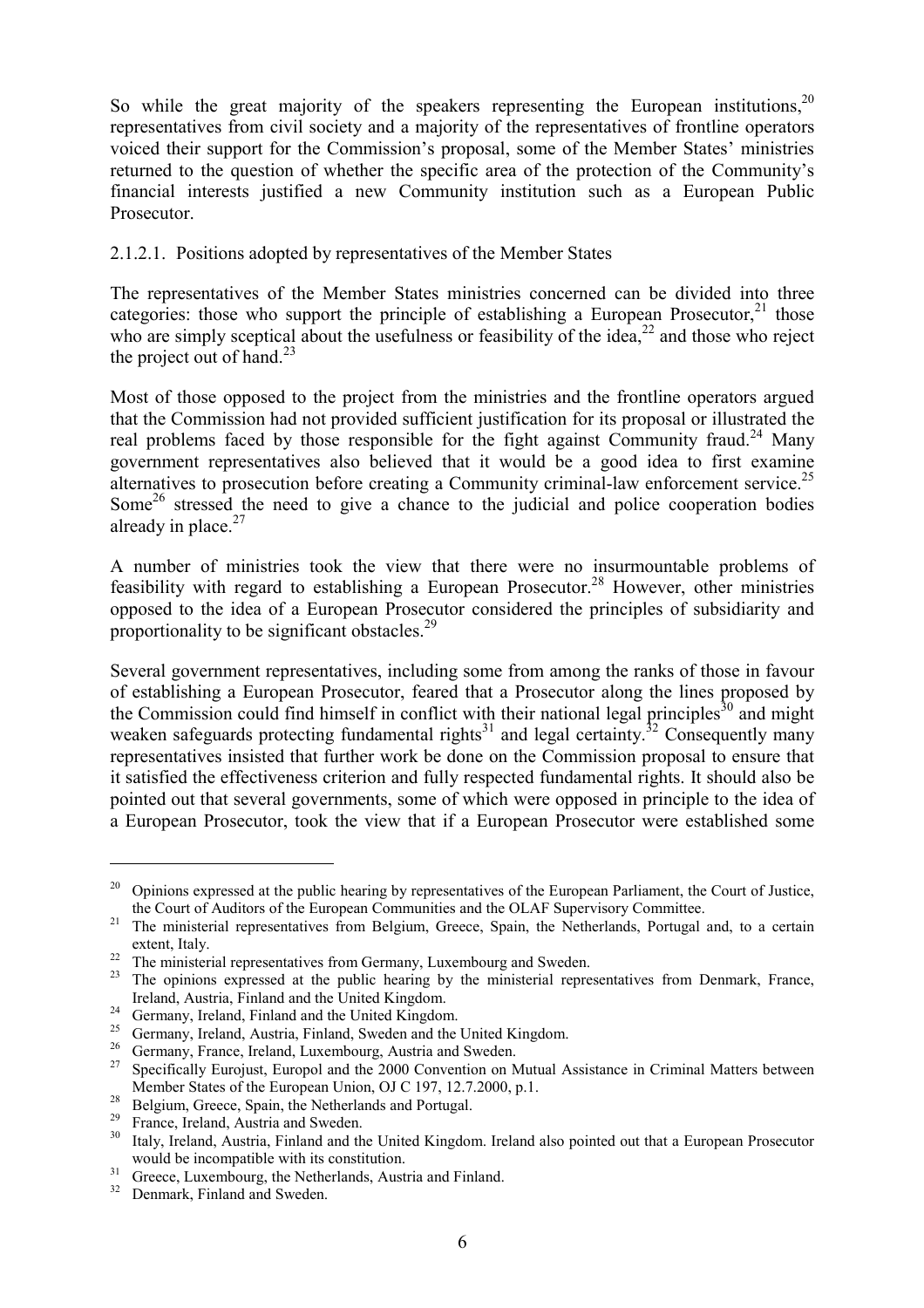time in the future, his powers set out in the Green Paper would need to be extended to cover other areas of Community interest.<sup>33</sup>

## 2.1.2.2. The position of the other players

The public hearing showed that the majority of frontline operators support a qualitative step forward. To a lesser degree they appear to be divided between those who consider the establishment of a European Prosecutor a necessary step towards the construction of an area of freedom, security and justice within the Union and a smaller number who are convinced that the only way forward is through continued horizontal judicial cooperation and believe that the time is not yet right for the creation of a Community institution.

It is even clearer that a very large majority of representatives from civil society view the establishment of a European Prosecutor with responsibility for prosecuting Community fraud as a must for the Union. While some consider the Commission's project too modest to cope with the challenge posed by serious transnational crime, others fear that it is too ambitious to be achievable in the short term. Generally speaking, many supporters of a European Prosecutor also insist on guarantees to safeguard fundamental rights.

## **2.2. The value added by the European Prosecutor**

While the majority attending the public hearing welcomed the idea of a European Prosecutor, there were those who doubted $34$  or contested $35$  the value added by the project. While recognising the importance of the statistical analysis requested of the Commission on that occasion, any complementary demonstration of the practical need for a European Prosecutor must employ other criteria.

# *2.2.1. Assessment of an effective criminal-law prosecution of Community fraud*

Representatives from some Member States asked for the added value of the European Prosecutor to be demonstrated by means of statistics on his potential activity.<sup>36</sup> Others went as far as to argue that there was no added value, pointing out that the fraud committed might be negligible in some Member States and greater in third countries.<sup>37</sup>

Firstly, **the total volume of fraud** has at times been considered insufficient to justify the cost involved in establishing a new body.<sup>38</sup> The Commission cannot share this view. The objective of law enforcement is not primarily pecuniary. Nonetheless, punishing offences that harm the taxpayers' interests is profitable because it makes it possible to recover the funds defrauded and deters people from misappropriating public funds. Moreover, while it is known that the amount of fraud is significant, the exact volume remains unknown. Although it is laid down

<sup>&</sup>lt;sup>33</sup> Belgium, Denmark, Spain, Luxembourg, Portugal and, to a lesser degree, Germany.<br><sup>34</sup> See written replies 12, 15, 17, 24, 38, 41, 43, 49, 65, 66 and the verbal opinions of the ministerial representatives from Denmark, Germany, Austria and Finland at the public hearing ("the opinions").<br>
See written replies 16, 30, 39, 45 and the opinions of Ireland, Finland and the United Kingdom.<br>
See written replies 7, 1

the cases officially detected by the Member States and OLAF, that there were 1487 cases in 1999, involving an estimated  $\epsilon$ 413 million. Cf. Green Paper § 1.2.1.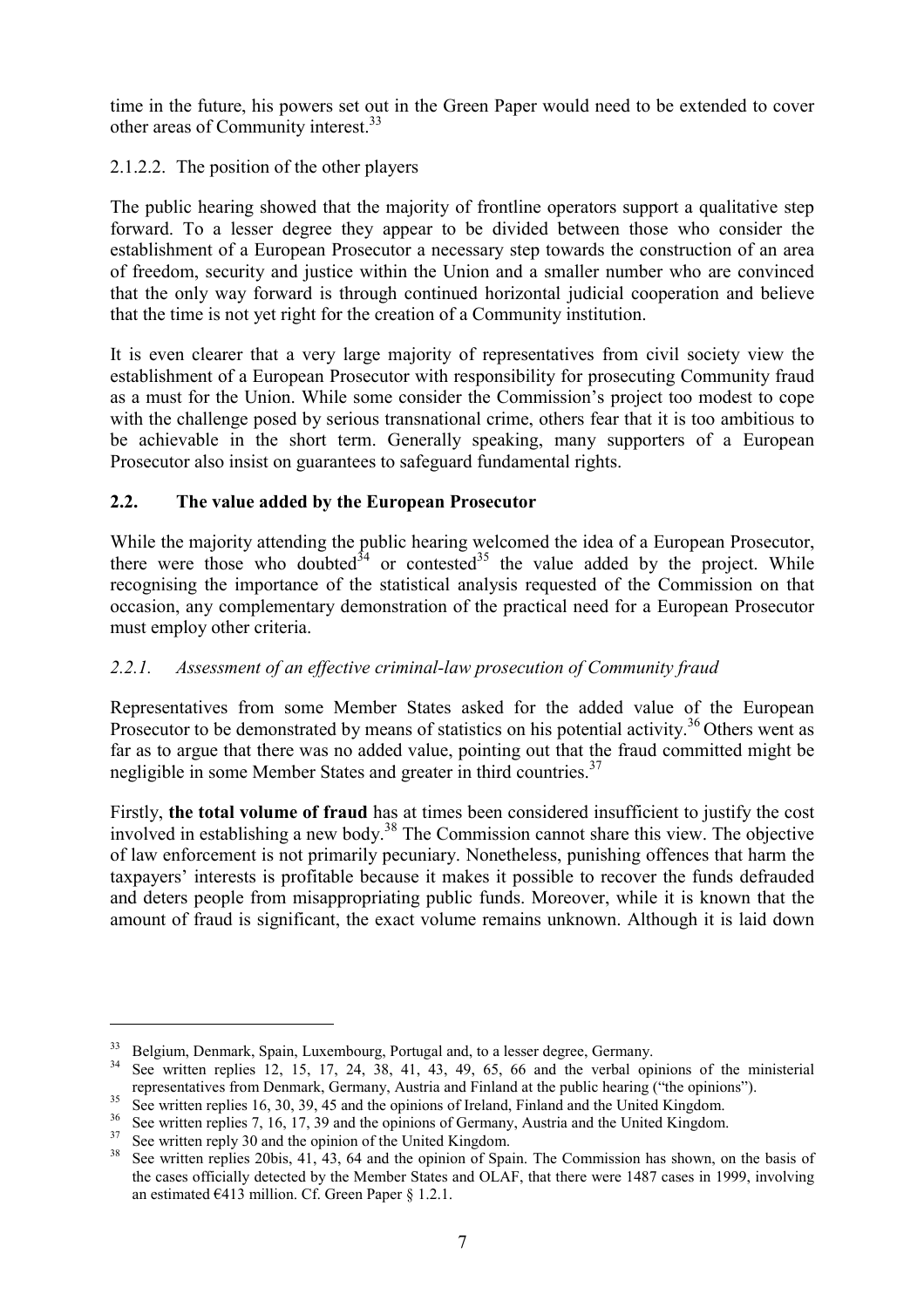as an objective in Community legislation adopted for the purpose,  $39$  at present there are difficulties in obtaining data on the extent of fraud and prosecution in the Member States. The data gathered does not provides an overall picture because the powers involved are hopelessly intertwined, spread among over 450 bodies, some of which are administrative, while others are judicial, depending on the Member State, and also owing to the diversity of national data protection rules that currently have to be communicated to administrative bodies at Community level, such as OLAF.

Secondly, according to certain government sources, **the number of fraud cases that are transnational** (affecting several Member States) but limited to the European Union (not involving third countries), which would be the main area of interest to the European Prosecutor, is too small to justify establishing the institution.<sup>40</sup> In the light of its experience, the Commission cannot subscribe to this point of view. Most cases of which it is informed have a cross-border dimension at first sight. Such divergent assessments are probably due to variations in national statistics, which make it difficult to make comparisons across the Community. The explanation for the unsatisfactory results of judicial cooperation in connection with fraud offences $41$  can be found in the continuing difficulties encountered when implementing the provisions on mutual assistance.<sup>42</sup> Finally, the problems of working with third countries would be less significant for a Union body, which could make use of a network of judicial cooperation agreements.

It must also be pointed out that Member States' notifications **do not provide information on the criminal prosecution of fraud damaging the Community's financial interests**. It is estimated that of every four cases investigated by OLAF that should give rise to prosecution in the Member States, only one comes to trial. Far from playing down the importance of fraud, the figures available reveal a lack of an overall and homogeneous vision and the will to prosecute unlawful acts affecting the Community's financial interests. In the absence of a European Prosecutor fraud as a crime will continue to be underestimated and not always suitably punished. If the problem appears negligible from a national point of view, this means that, on the basis of the principle of subsidiarity, it should be a priority to deal with it at Community level.

It is not enough for the Member States to notify each other, OLAF, Europol and Eurojust on an optional basis, cooperating on certain carefully chosen cases, even if, legally speaking, they are required to report the information.43 This is clearly where the **European Prosecutor** would have an **added value**. Establishing a European Prosecutor as a judicial authority that could centralise information with a view to enforcing the law and prosecuting offences committed in a consistent and constant fashion would considerably reduce the difficulties currently experienced when attempts are made to achieve the objectives laid down in Article 280 of the EC Treaty by simple administrative cooperation or recourse to case-by-case judicial cooperation.

<sup>&</sup>lt;sup>39</sup> Under provisions contained in Regulations (EC) Nos 1831/94 (Cohesion Funds), 1681/94 (Structural Funds), 595/91 (common agriculture policy), 1150/2000 (own resources) the Member States are required to submit quarterly reports on cases of irregularities.<br><sup>40</sup> At the public hearing, the ministerial representative from the United Kingdom pointed out that the cases of

agricultural irregularities in the United Kingdom had fallen from 393 in 2000 to 252 in 2001. She added that at European level only 30% of fraud cases involved more than one Member State or third countries; in 70%

of the cases, the fraud was being committing in one Member State only. See also written replies 12 and 30. <sup>41</sup> Cf. the Commission's annual reports on the protection of the Communities financial interests, COM (2002) 348 and COM (2001) 255.<br><sup>42</sup> Cf. *infra* § 2.2.2.<br><sup>43</sup> See written replies 17, 27 and 41.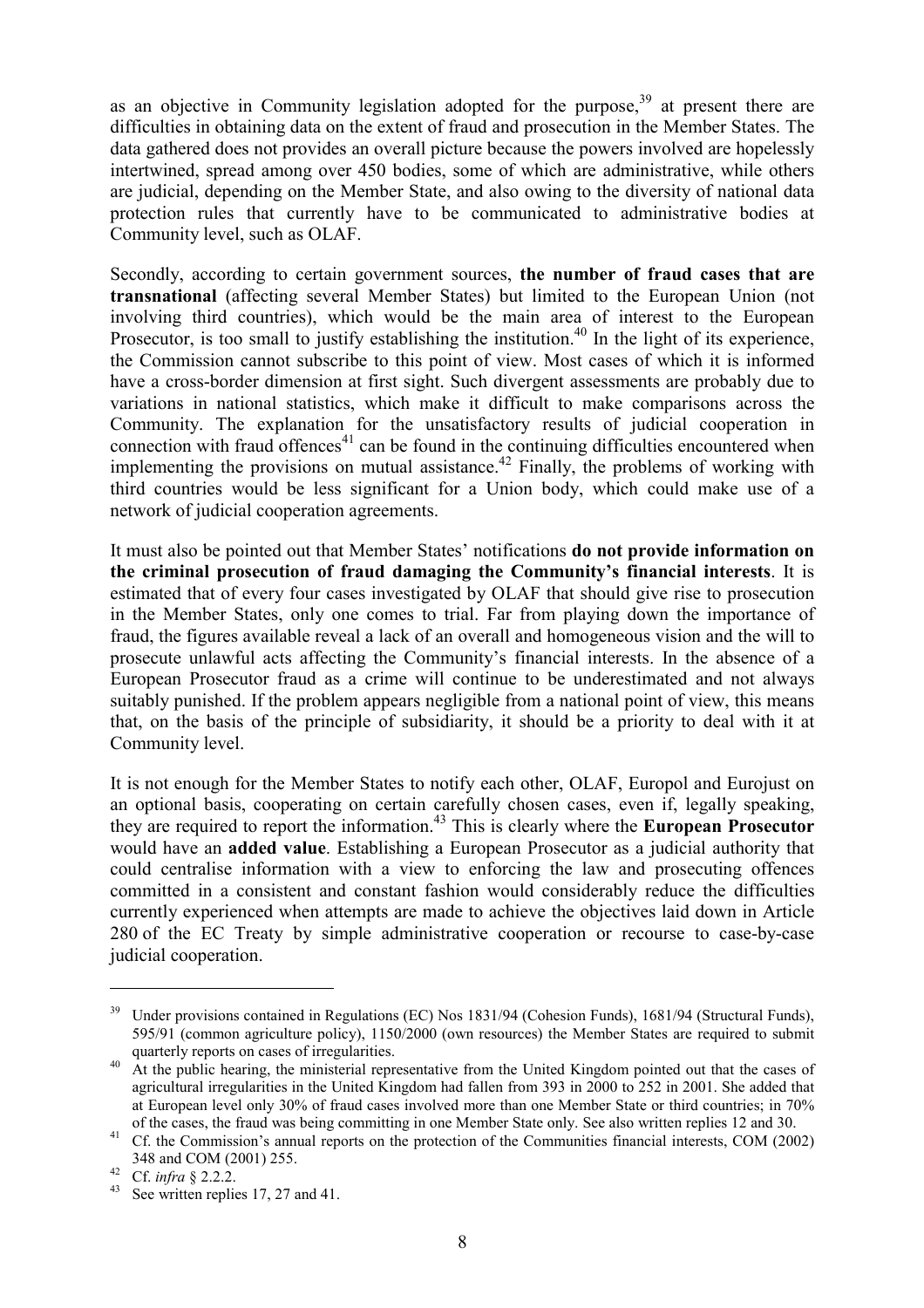#### *2.2.2. Criteria for evaluating the added value of a European Prosecutor*

Public consultation has revealed that there is broad recognition of the fact that **the fragmented nature of the European judicial area** hampers the effectiveness of criminal prosecutions, especially in connection with the fight against fraud, although there are a few exceptions.<sup>44</sup> It is important for the less convinced to remember that there are still obstacles to the effective prosecution of fraud **in the field of substantive criminal law**: limitation periods may differ, for example, and offences in one Member State may not correspond to those in another. On their own, national legal systems have proved ill-equipped to respond to the transnational nature of Community fraud owing to the **principle of territoriality of the law of criminal procedure** and the diversity of rules governing the production of evidence. All too often these factors ensure that prosecutions are not launched or completed, as the problems involved in obtaining evidence deter even the most willing.

Some have expressed support for the idea of maintaining the current system for protecting the Community's financial interests.45 Unfortunately, however desirable and successful they may be, by definition the improvements continually being made to the system of European cooperation between judicial authorities<sup>46</sup> will not remedy damage caused to true Community interests.47 The tasks assigned to **those responsible for coordination and exchanging information at Union level** (OLAF, Eurojust, Europol and the European Judicial Network) are essential but serve other purposes. Eurojust, for example, was not designed to gather evidence that would be admissible throughout the Community or equipped with the power to direct prosecutions. In the case of OLAF, the numerous reasons preventing the findings of its investigations from being used in court cases show that the current administrative instruments for combating fraud are not in themselves enough. This is why there is a need to find a specific response, while continuing to develop bodies within the European judicial area with general powers.<sup>48</sup>

Where the **instruments of international judicial cooperation** continue to expose positive or negative power struggles and the difficulties with the need for the *ne bis in idem* principle or the execution of international letters rogatory, the European Prosecutor could provide the solution. He would be equally capable of doing so at the investigation stage, thanks to his delegates, whose work would be based on a minimum of common rules and whose findings would be mutually admissible, and at the prosecution stage, as cases would be tried in just one Member State.

When attempting to combat crime against Europe, **conflicts of interest or crime policies** between the national and Community levels should be avoided wherever possible. The judicial authorities must continually arbitrate between the numerous and competing national priorities where resources are scarce. In such circumstances, it is difficult for them to take on the protection of Community interests. Their chances of success seem to be diminishing in the face of complex offences, where it is tempting to offload responsibility onto the services of

<sup>&</sup>lt;sup>44</sup> See, in particular, the opinion of the United Kingdom.<br><sup>45</sup> See written replies 7, 16, 17, 30, 38, 43 and 65.<br><sup>46</sup> The 1995 Convention on the protection of the European Communities' financial interests, the 1995 Convention on simplified extradition procedure between the Member States of the European Union, the 1996 Convention of extradition between Member States of the European Union, the 1990 Convention implementing the Schengen Agreement, the 2000 Convention on judicial assistance in criminal matters between Member States of the European Union, the Council Decision of 28.2.2002 setting up Eurojust and

the Council Framework Decision of 13.6.2002 on the European arrest warrant.<br>
<sup>47</sup> See written replies 5, 36, 37, 42, 55, 61 and 71.<br>
<sup>48</sup> Cf. *infra* § 3.1.2 (the relationship of the European Prosecutor with Europol, Euro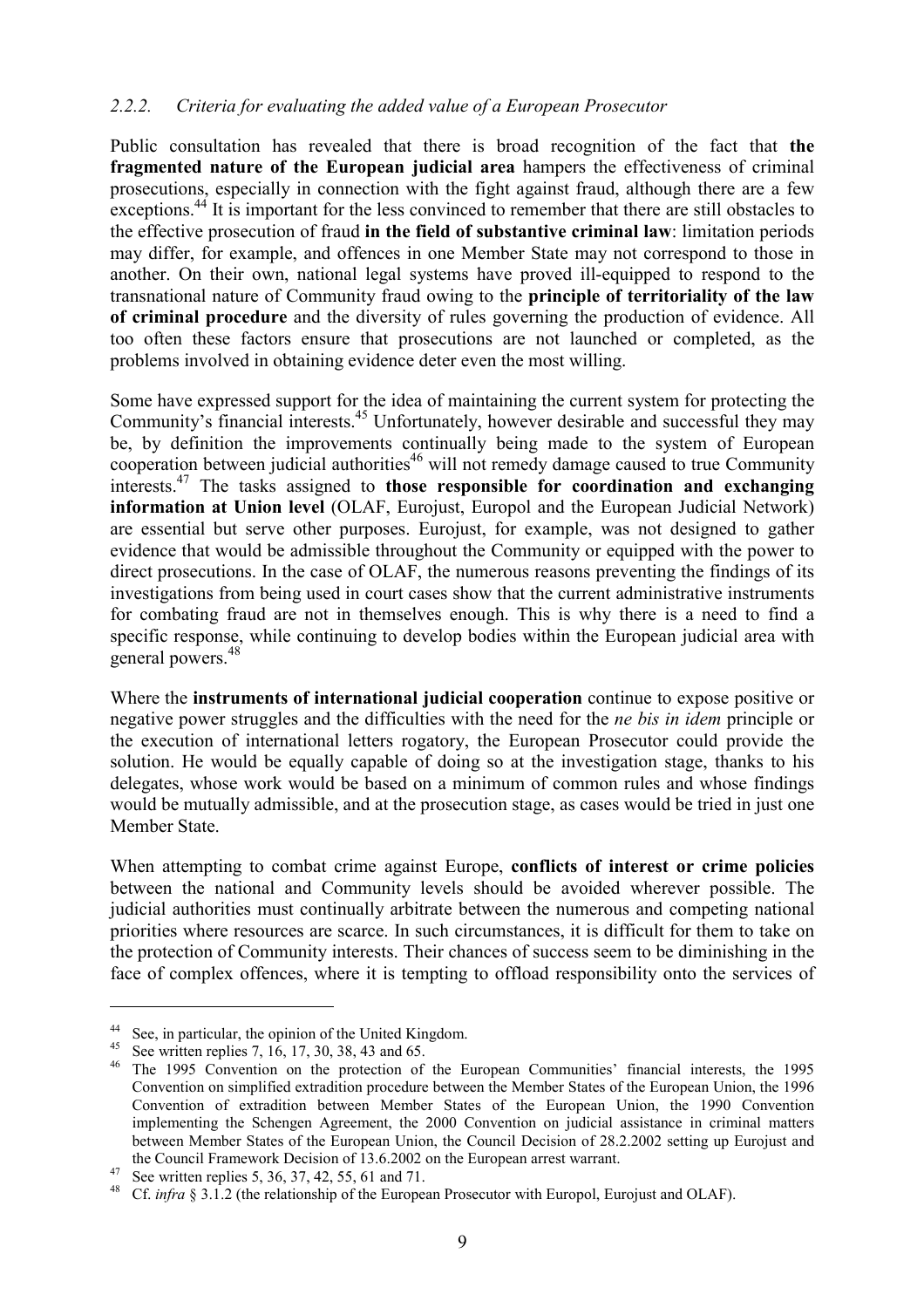another Member State.<sup>49</sup> The European Prosecutor would be able to conduct criminal actions in a continuous and consistent manner anywhere in the enlarged European Union, thanks to his special Community nature and the means allocated for the purpose.

Although some may disagree,<sup>50</sup> the intrinsically common aspect of the public good of protection - in this case of Community finances - calls for technical specialisation and a principle of prosecution independent of particular national considerations, which once again would be guaranteed by a specialised European Prosecutor.

#### **3. SUBJECT-BASED EVALUATION**

The detailed evaluation below focuses on the analysis of written answers to the Green Paper, opinions expressed at the public hearing being mentioned only in the event of significant differences.

## **3.1. Institutional affairs**

# *3.1.1. Status and organisation*

The Commission proposed establishing a **European Prosecutor** who would be **independent** both of the Member States and the Community institutions. Many respondents agree that this is an essential characteristic of the European Prosecutor.<sup>51</sup> Others consider that a fully independent prosecution service is alien to their legal traditions, where only the trial courts enjoy full independence. At any rate, the European Prosecutor's independence and impartiality should be guaranteed by transparent procedures, including, for some respondents, provisions to that effect in the future constitutional Treaty.<sup>52</sup>

Despite the diversity of the proposals put forward, the majority of respondents<sup>53</sup> consider that the European Prosecutor should be more clearly answerable.<sup>54</sup> Several suggestions, to which the Commission is open, were formulated to underline his responsibility: the Prosecutor could be required to report each year on his activity; in the event of a serious misdemeanour actions to have him declared liable could also be brought in the Court of Justice on the initiative of a quorum of national parliaments. Regarding the European system of disciplinary liability, only a few respondents propose that it should be strengthened by extending the conditions for activating it in cases falling short of serious fault.

The **decentralised internal organisation** of the European Prosecutor as proposed in the Green Paper strikes most respondents as the most appropriate:<sup>55</sup> it would be based on an

 $49$  The special national units dealing with economic and financial offences (such as the German Schwerpunktstaatsanwaltschaften, the French Pôles financiers and the British Serious Fraud Office) are but a

very limited response to the problem, bearing in mind their legitimately national remit.<br>
<sup>50</sup> See written replies 43 and 49.<br>
<sup>51</sup> See written answers 10,11, 14, 22, 23, 28, 33, 41, 44, 45, 47, 53, 55 and 65.<br>
<sup>52</sup> See w the Council would appoint him by a qualified majority, on a proposal from the Commission and after receiving the assent of Parliament, under conditions similar to those for the appointment of members of the European Court of Justice. The Prosecutor would answer of his measures in the event of serious fault in the performance of his duties before this same Court of Justice the request of Parliament, of the Council or of the Commission. Cf. Green Paper § 4.1.2.<br><sup>55</sup> See written answers 10, 11, 29, 33, 35, 37, 38, 41, 44, 60, 65, 67, 69 and 70.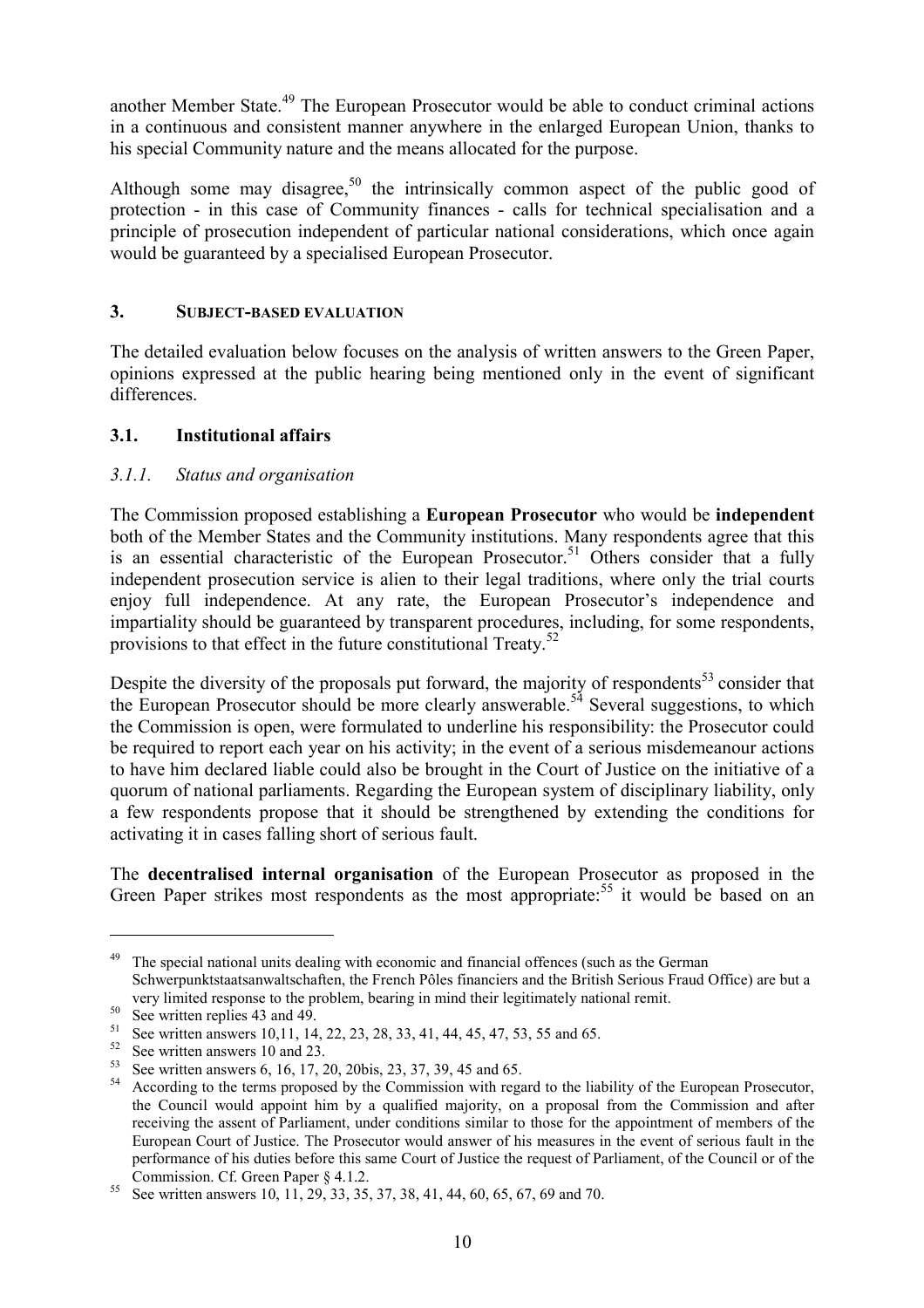allocation of functions between a European Prosecutor, centralising the minimum needed at the Community level, and Deputy European Prosecutors in the national legal systems, who would investigate and prosecute cases in practice.

The Commission did not envisage a specific European status for Deputy Prosecutors. They could preserve their national status except as regards hierarchical and disciplinary matters. This solution, with which many respondents agree,<sup>56</sup> would facilitate the integration of the European Prosecutor in the national legal systems. Others, by contrast, recommend that Deputy European Prosecutors be appointed and, if necessary, dismissed by Community authorities. Some thus wish to see Deputy European Prosecutors enjoy a European status or at least a specific national status to guarantee their independence.<sup>57</sup>

A majority, including a majority in judicial and academic circles, leans in favour of the option of allocating **an exclusively European mandate** to Deputy Prosecutors, as a means of securing perfect independence.<sup>58</sup> A minority of respondents, however, preferred a combined national and European status to assimilate the powers of Deputy European Prosecutors to those of their national colleagues and allow them to easily share information.<sup>59</sup> During the consultation process some of the respondents suggested that to maintain such a possibility, it might be useful to lay down rules defining a rigorous hierarchy of priorities.

#### *3.1.2. Relationship with Europol, Eurojust and OLAF*

The European Prosecutor's competence being confined to the protection of specific Community interests, the Commission does not believe there should be any difficulties in ensuring the interaction between his functions, both more integrated and more specialised, and those of the authorities handling more general cooperation in criminal matters, in particular Europol and Eurojust. But, "given current developments within the third pillar of the European Union," all the Commission could do on this subject was "to identify possible food for thought," to use the words contained in its Green Paper. The debates on the future of the Union, and in particular the plan to merge the pillars, must now be taken into account and could ease the relationship between the various actors in the European law-enforcement area.

There was a general tendency for respondents to call for **greater precision concerning the European Prosecutor's relations with OLAF, Eurojust and Europol**, in order to avoid a proliferation and duplication of structures.<sup>60</sup> Some would prefer closer cooperation between Eurojust and Europol or OLAF to the establishment of a European Prosecutor.<sup>61</sup> Others, on the contrary, would prefer to establish a European Prosecutor with control over Europol and  $OLAF<sup>62</sup>$  and some of these would even like these two bodies to be merged.<sup>63</sup> Finally, although the specific question was not asked, the hypothesis that OLAF might be given powers of judicial enquiry under the direction of the European Prosecutor was mentioned by several respondents.<sup>64</sup>

<sup>&</sup>lt;sup>56</sup> See written answers 6, 29, 33, 35, 37, 38, 41, 44, 60, 65, 67, 69 and 70.<br><sup>57</sup> See written answers 1, 12, 20bis, 23, 25, 27, 28, 41, 48, 53, 62 and 68.<br><sup>58</sup> See written answers 1, 1bis, 4, 5, 10, 12, 20bis, 23, 25, 2 bearing, opinions were more divided on this question.<br>
<sup>59</sup> See written answers 3, 29, 33, 35, 37, 38, 65, 66, 67 and 69.<br>
<sup>60</sup> See written answers 3, 17, 20bis, 27, 28, 32, 37, 40, 41, 60, 62, 66 and 69.<br>
<sup>61</sup> See writte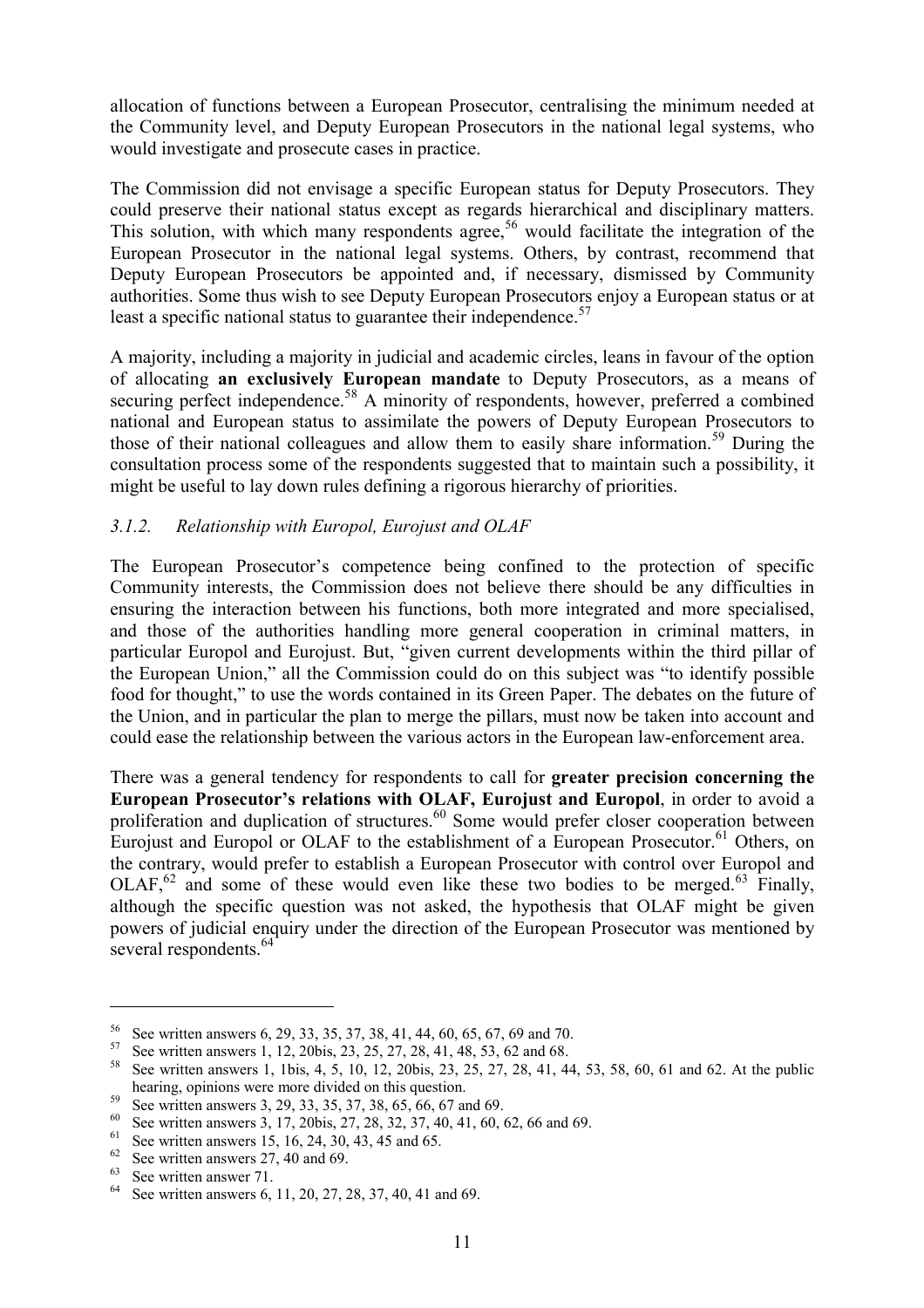**The Commission believes that Eurojust is an important stage** in the establishment of the European law-enforcement area. It will undeniably act as a catalyst for cooperation between Member States as regards cross-border crime and organised crime in general, but it does not constitute a sufficiently dynamic response to crime that specifically targets Europe. The Green Paper sets out a scenario whereby Eurojust and the European prosecutor could be **separate and complementary bodies**. While the former is intended to be given a broad range of judicial cooperation functions, the European Prosecutor is to be a Community authority with his own detection and prosecution powers in the specific field of protection of the Community's financial interests. The establishment of the European Prosecutor would not affect the powers of Eurojust in criminal matters, provided the priority jurisdiction of the European Prosecutor for the protection of the Community's financial interests is provided for. A clear division of powers should also be accompanied by operational cooperation in cases involving both bodies.

Following the public consultation, it is now possible to consider **other scenarios to combine the various existing structures**. First of all, **institutional links** could be established: the European Prosecutor could become a member of a strengthened Eurojust Unit to improve complementarity and cooperation with it.<sup>65</sup>

A second alternative could be to establish the European Prosecutor direct in the constitutional Treaty but incorporate him in Eurojust.<sup>66</sup> This **total integration** scenario would see Eurojust become a collective prosecution body tasked with conducting and centralising investigations and prosecutions and launching prosecutions in the national courts to protect the Community interests for which it is responsible and with coordinating national operations in relation to transnational crime in general. The European Prosecutor having the power to direct and conduct prosecutions in a more restricted field of jurisdiction would be established within this prosecution service. Whatever solution is selected, the protection of the Community's financial interests should be among the European Prosecutor's prime functions from the outset.

The European Prosecutor also complements **Europol**. He could, if necessary, ensure permanent control of Europol's strictly Community (protection of the euro), like the control that he is to exercise over OLAF.

#### *3.1.3. Relations with non-member countries*

The Green Paper suggests that the European Prosecutor should be **the direct contact for the authorities of non-member countries** as regards mutual judicial assistance and that he could issue international letters rogatory in accordance with Conventions binding the Member States but later the Union also. A majority of respondents supported the Commission on this proposal.<sup>67</sup>

#### **3.2. Legal questions**

 $\overline{a}$ 

Several replies from government departments and from professional circles encourage the Commission to continue considering ways of ensuring that the legal framework relating to the Prosecutor is established in the fullest respect both for the various legal traditions of the

<sup>&</sup>lt;sup>65</sup> See in particular the contribution by Ms Schreyer to Working Group X meeting as part of the Convention, forwarded by Mr Barnier and Mr Vitorino: "A European Prosecutor", WD 27, 25.11.2002.

<sup>&</sup>lt;sup>66</sup> The European prosecution service would thus be based on Eurojust.<br><sup>67</sup> See written answers 3, 17, 20bis, 25, 27, 29, 32, 33, 40, 41, 59, 60 and 61.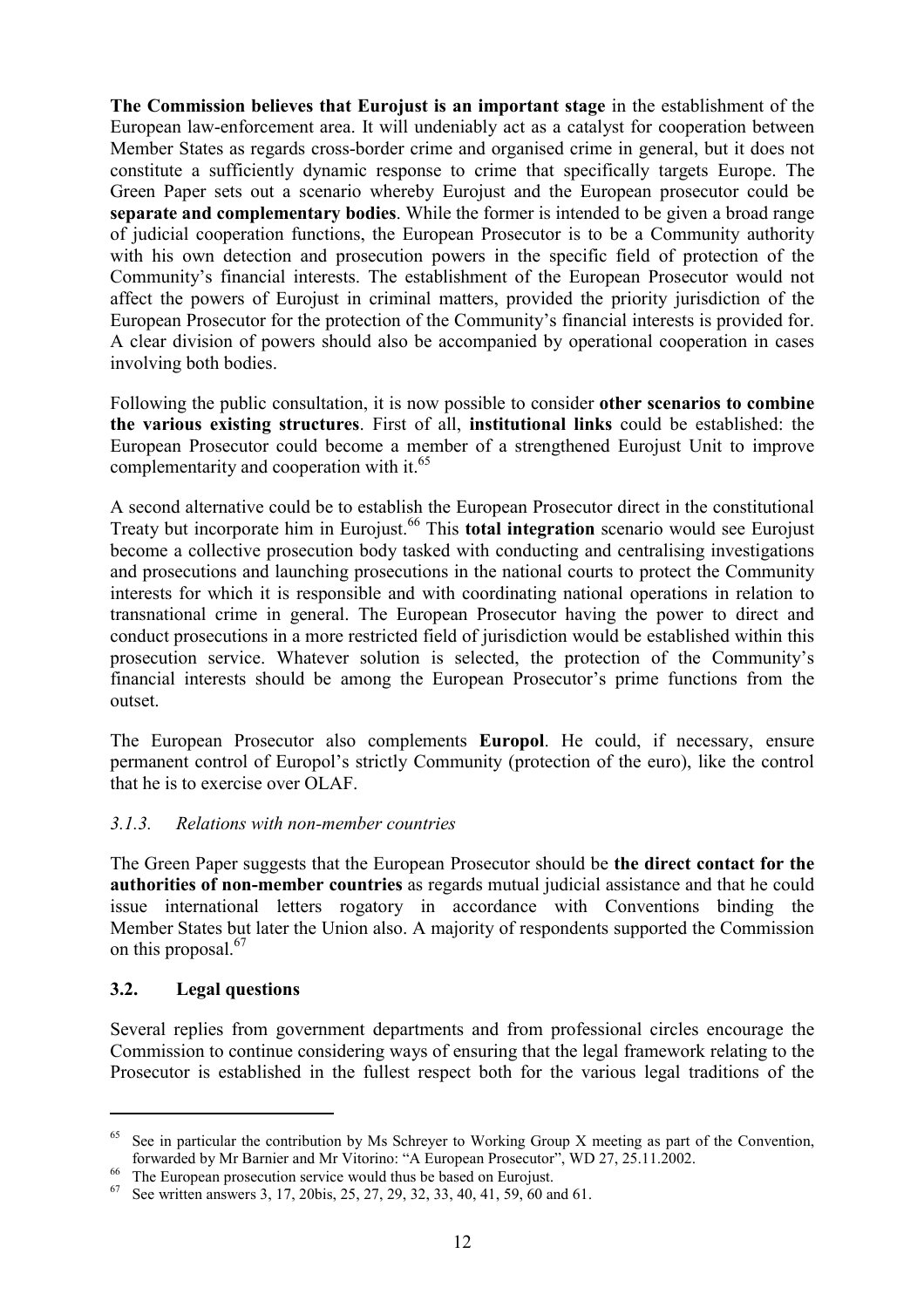Member States and for the subsidiarity and proportionality principle. Many, however, supported more thorough approximation of the rules of substantive criminal law and criminal procedure to improve the protection of fundamental rights and the smooth operation of the European Prosecutor.

#### *3.2.1. Substantive criminal law*

#### 3.2.1.1. Powers of the European Prosecutor in substantive terms

Since the Convention of 26 July 1995<sup>68</sup> and its additional protocols can constitute the core of a special criminal law, the Commission proposed $^{69}$  that the European Prosecutor's powers should extend at least to offences against the financial interests of the Communities, on which there is already an agreement between the Member States.<sup>70</sup> A vast majority of the respondents consider nevertheless that if a European Prosecutor is to be created, his powers should necessarily be broader than proposed by the Commission.

Some consider that an effective fight against fraud involves prosecuting criminal organisations indulging in it and wish the Prosecutor's criminal jurisdiction to extend to offences related to Community fraud, such as money laundering, corruption and conspiracy.<sup>71</sup> Others however, and there are more of them, consider that he should also be responsible for protection of the single currency<sup>72</sup> and for the integrity of the European Public Service.<sup>73</sup> Many recommend going further still and entrusting to a European Prosecutor the prosecution of serious forms of crime<sup>74</sup> affecting important common interests<sup>75</sup> such as consumers, the environment or the Community trademark.

But not many people suggest that his powers should extend to the full range of cross-border crimes as delimited, for example, by the list of offences against the Decision on the European arrest warrant or the Europol Convention<sup>76</sup> ("eurocrimes"). Many ultimately support the idea that there should be an opening clause<sup>77</sup> allowing the Prosecutor's substantive jurisdiction to extend to other forms of crime. As for the degree of harmonisation to be achieved, the vast majority support the idea of a sufficiently clear and detailed common definition of offences, the aim being to ensure certainty as to the law and prevent any risk of conflicts of jurisdiction between the European Prosecutor and national prosecution authorities<sup>78</sup> and between the authorities of the Member States themselves.

3.2.1.2. Harmonisation of general rules of criminal law

The Commission's concern to abide by the principles of subsidiarity and proportionality led it to envisage only partial harmonisation, covering the minimum necessary for the smooth

<sup>68</sup> Convention of 26.7.1995 on the protection of the financial interests of the European Communities (OJ C 316, 27.11.95, p.48) and its additional protocols (OJ C 313, 23.10.1996, p.1; OJ C 221, 19.7.1997, p.11; OJ C 151, 20.5.1997, p.1).<br>
69 Cf. Green Paper, § 5.2.1.<br>
70 See written answers 1, 3, 12, 17, 20bis, 21 and 38.<br>
71 See written answers 1, 22, 31, 32, 42, 62, 66 and 69.<br>
72 See written answers 1bis, 14, 20, 37 and 70.<br>
73 See wri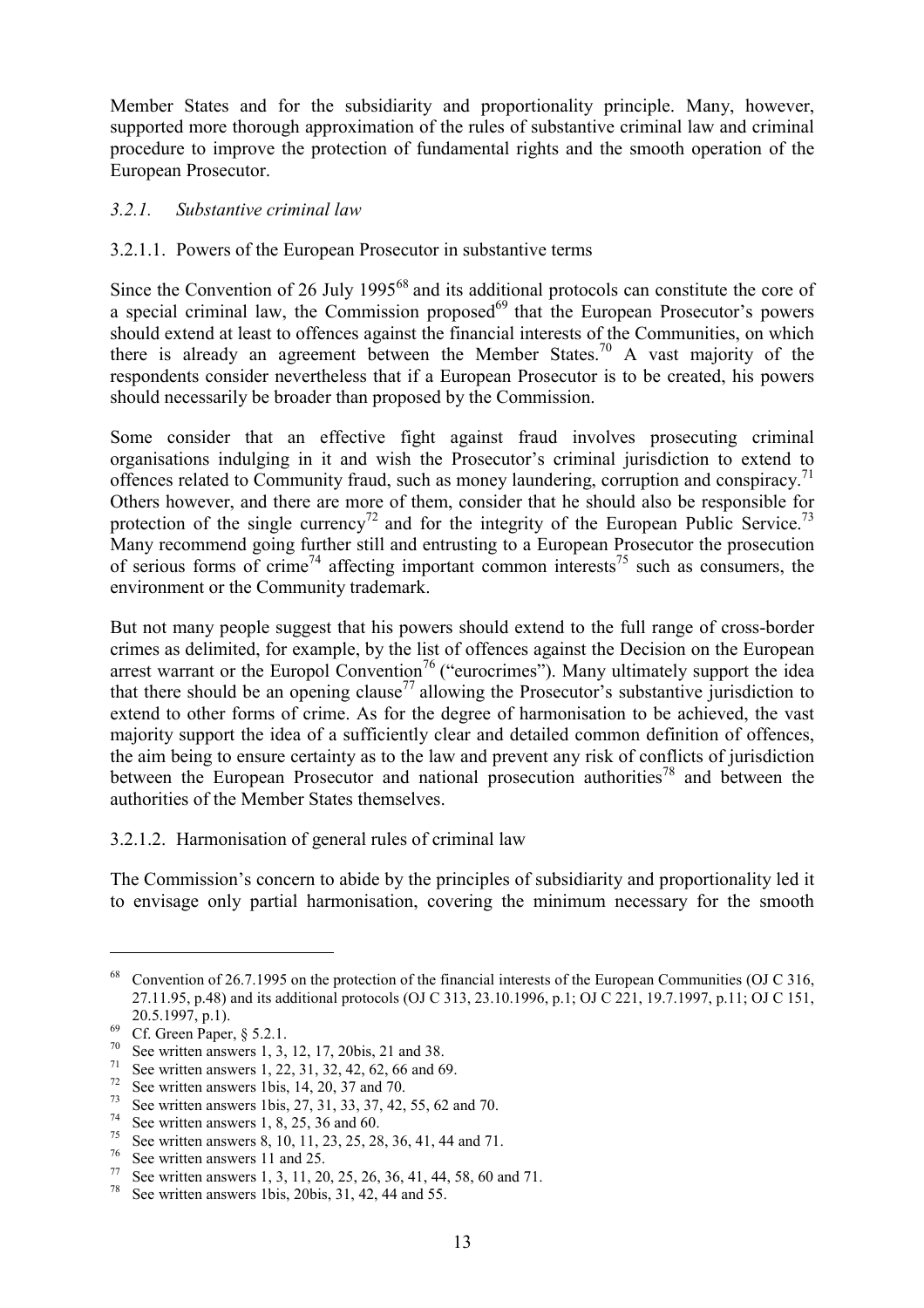operation of the European Prosecutor.79 But a significant number of written responses to the Green Paper consider a minimum degree of approximation of the general national rules of criminal law to be essential to achieve this objective.<sup>80</sup>

Many people consider that harmonisation of both the maximum and the minimum criminal penalties for offences prosecuted at European level and of the limitation rules is essential.<sup>81</sup> Some stress that the Prosecutor's operation will be weakened as long as there has not been a certain approximation of the basic rules, $82$  such as those concerning individual criminal liability (conditions, aggravating and mitigating circumstances, limitation), mistake, attempt etc, in order to avoid useless annulments of proceedings.<sup>83</sup> But those who regard the full unification of the general part of the national criminal laws as a condition for establishing a European Prosecutor are few and far between.<sup>84</sup>

#### *3.2.2. Law of criminal procedure*

Creating a common detection and prosecution area presupposes mutual trust between the Member States in their national criminal systems. This trust is based very much on the convergence of systems for the protection of fundamental rights.

In this respect, the public consultation made it clear to the Commission how seriously the question of the protection of defence rights and consequently the need for closer study of the question of mechanisms to safeguard them must be taken in the context of establishing a Prosecutor. The legal framework proposed by the Commission should in the majority view provide for adequate guarantees both in terms of the proper administration of justice and the fairness of the criminal procedure.

#### 3.2.2.1. Questions concerning the administration of justice

• Information and referral to the European Prosecutor

Many respondents<sup>85</sup> agree with the Commission that there should be an obligation for both the Community authorities and the relevant national authorities  $86$  to refer to the European Prosecutor any fact that might constitute, or generate suspicion of, an offence within his jurisdiction. Several of them also stress the need to recognise, under certain conditions, a right of private individuals to inform the prosecutor directly.<sup>87</sup> But there is a division of opinions between those who support the possibility of direct referral to the European Prosecutor<sup>88</sup> and those who consider that there should first be a mandatory referral to the Deputy European Prosecutors.<sup>89</sup> On the second view, the Deputy Prosecutors could, after appraisal on a case by case basis, decide whether or not to refer the case to the European Prosecutor.<sup>90</sup> And, as the

<sup>&</sup>lt;sup>79</sup> Cf. Green Paper § 5.3. to 5.5. See written answers 3, 17, 20bis, 38, 43, 45 and 66.<br><sup>80</sup> See written answers 5, 6, 12, 14, 19, 20, 22, 27, 28, 36, 37, 41, 44, 59, 60, 62, 65 and 68.<br><sup>81</sup> See written answers 12, 21, 2 and 71. *A contrario*, see written answers 6 and 41.<br><sup>86</sup> According to the Green Paper such would be the case in particular of customs, tax, police and judicial

<sup>%</sup> See written answers 3, 25, 37, 41, 44, 60, 70 and 71.<br>  $^{88}$  See written answers 27, 37 and 66.<br>  $^{89}$  See written answers 12, 14, 17, 20, 61 and 62.<br>  $^{90}$  See written answers 12 and 14.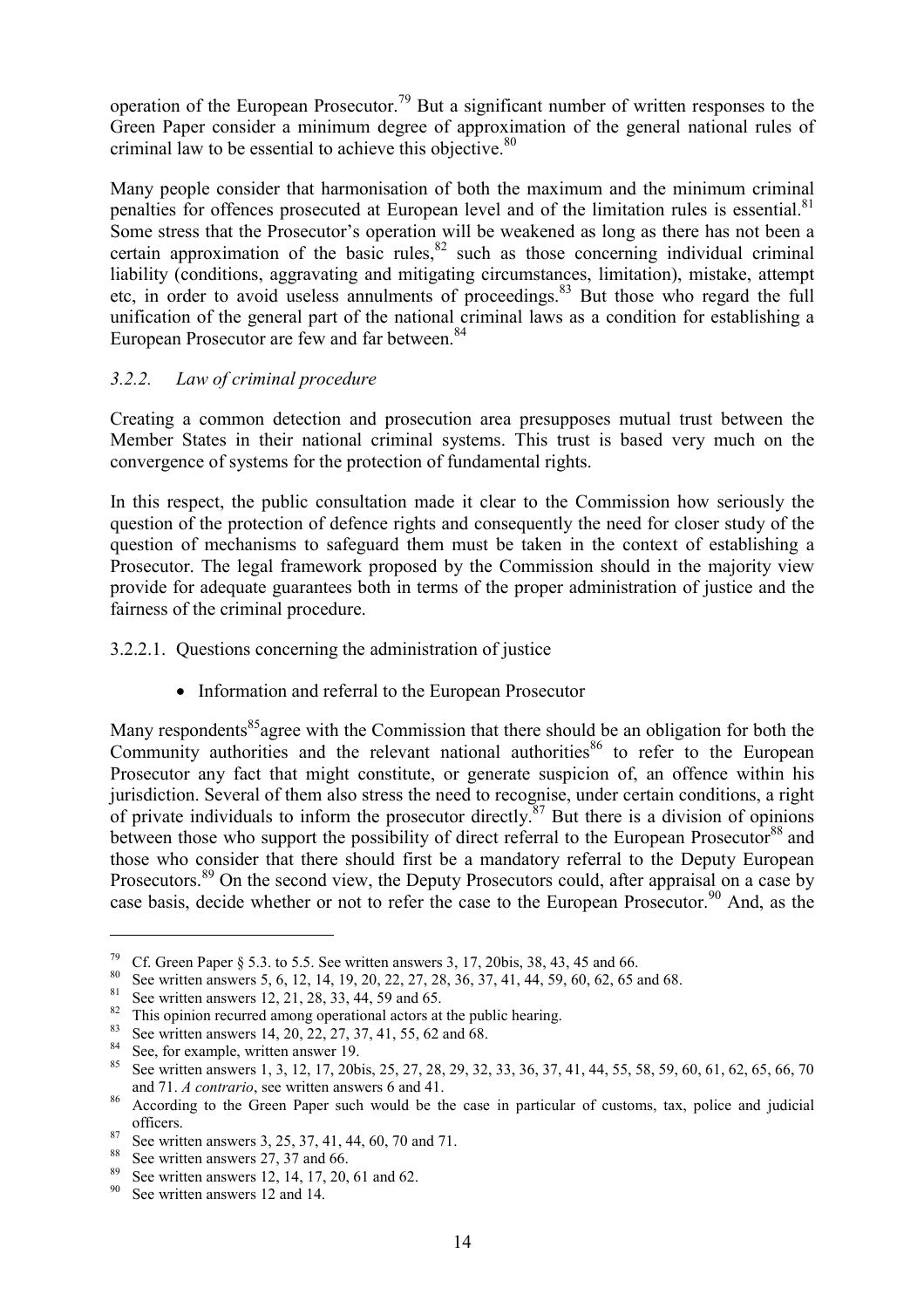Commission suggested, some recommend the possibility of the European Prosecutor taking up cases of his own motion. $91$ 

• Principle of mandatory prosecution

The Commission considered that equivalent proceedings in the European law-enforcement area require the implementation of the principle of mandatory prosecution but proposed certain exceptions to moderate it.<sup>92</sup> Its opinion is shared by the majority, which considers that the European Prosecutor should be compelled to prosecute only in particularly important cases.<sup>93</sup> Most respondents support a financial threshold or "criteria of gravity" with respect to the Community interests<sup>94</sup> below which the European Prosecutor could waive his right to proceed in favour of the national authorities. This would have the advantage of not encumbering his office with minor cases, which could be dealt with more effectively at national level. Some stress in this respect the need to introduce precise categories of cases in which proceedings could definitively be closed or dropped.<sup>95</sup>

As a corollary of implementing the principle of mandatory prosecution, any negative Decision emanating from the European Prosecutor (classification, fence, transaction with the person accused<sup>96</sup>) should to be subject to judicial review.<sup>97</sup> Certain respondents insist that this review be exercised by **a European pre-trial chamber,**98 as the only authority able to ensure uniformity in the implementation and interpretation of Community law.<sup>99</sup>

• Allocation of powers and control of hybrid cases

Supporting the Commission proposal on this point, the majority<sup>100</sup> considers that because of the Community nature of the interests to be protected, the principles of mandatory prosecution and of priority of the European Prosecutor's jurisdiction<sup> $101$ </sup> should apply wherever there are suspicions that a Community offence has been committed. With regard to hybrid cases, the priority rule should in addition make it possible to avoid conflicts of positive jurisdiction between the Prosecutor and the national prosecution services.<sup>102</sup> The European Prosecutor

<sup>&</sup>lt;sup>91</sup> See written answers 6, 25 and 32.<br><sup>92</sup> Cf. Green Paper § 6.2.2.<br><sup>93</sup> See written answers 1bis, 3, 4, 5, 6, 11, 12, 17, 20bis, 25, 27, 30, 33, 35, 37, 38, 40, 41, 44, 58, 61, 65, 70 and 71. Some consider nevertheless that the discretionary prosecution principle should be chosen because it would be the only way of guaranteeing the independence of the future European Prosecutor. See written answers 14, 21, 28, 29, 31, 32, 39 and 66.

See written answers 6, 23, 25, 27, 33, 35, 40, 41, 61 and 71.<br>
See written answers 6, 23, 25, 27, 33, 35, 40, 41, 61 and 71.<br>
See written answers 14, 20bis, 37, 62 and 65.<br>
Certain answers explicitly exclude the European concern Member States where the system is neither practised nor even allowed. See written answers 30 and

<sup>44.&</sup>lt;br>
97 See written answers 5, 6, 12, 33, 44, 55 and 71.<br>
98 See, in particular, written answers 5, 6, 25, 55 and 71.<br>
99 Cf, *infra* § 3.2.2.2.<br>
<sup>99</sup> Cf, *infra* § 3.2.2.2.<br>
<sup>100</sup> See written answers 17, 27, 29, 32, 37, if necessary, to a division of Community cases between the national and European levels, in particular on the

basis of the modest character of a fraud or its purely national impact.<br><sup>102</sup> Cases where there are both a Community offence and a national offence. At the public hearing, the majority favoured detailed criteria for the allocation of such cases.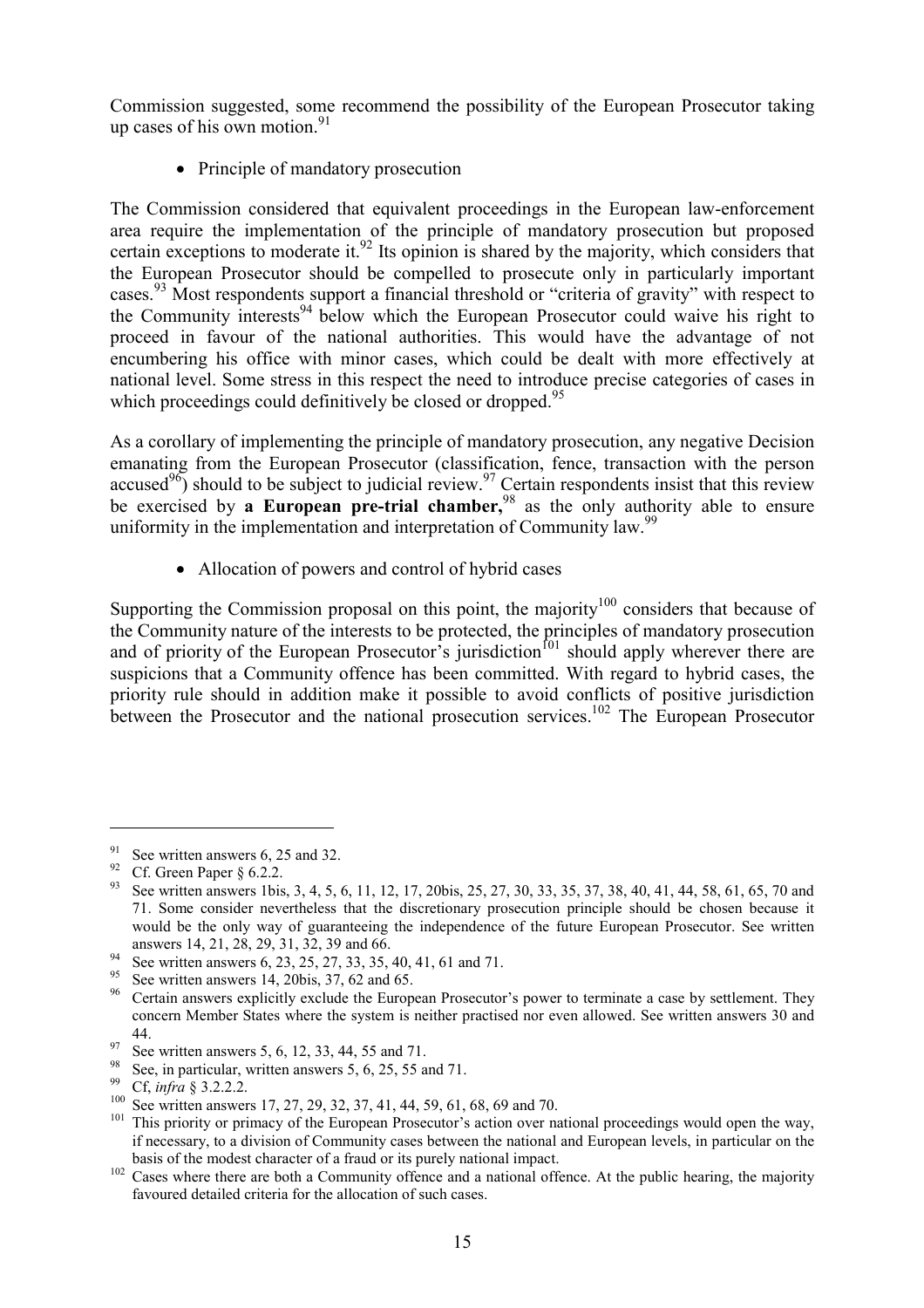could thus decide in full independence to carry out the investigation himself if the offence mainly affected Community interests<sup>103</sup> or to entrust it to the relevant national authorities.<sup>104</sup>

If there was a conflict of jurisdiction all the same, some respondents propose either that the competent authority for each individual case  $^{105}$  be designated via a consultation procedure between the European Prosecutor and the national authorities or that a European pre-trial chamber decide where to allocate it.<sup>106</sup>

### 3.2.2.2. Guarantees of fairness in criminal procedure and protection of fundamental rights

Many regard the question of strengthening defence rights and procedural guarantees as the essential corollary of establishing a European Prosecutor. The majority consider that specific rules to safeguard fundamental rights and fairness in criminal procedure should be laid down for the investigation and the judgment on the admissibility of evidence.<sup>107</sup>

• Measures of investigation by the European Prosecutor

The Commission proposal is that the European Prosecutor should be able to use the full range of investigation measures that generally exist in all Member States to prosecute similar financial offences. There should basically be mutual recognition of the authorisation by a national judge of freedoms of such measures.<sup>108</sup> Several respondents point out that such a legal framework has weaknesses in terms of protection of privacy and of defence rights because of the diversity of the current procedural rules in the Member States.<sup>109</sup> Some also consider that the principle of certainty as to the law would be weakened if the European Prosecutor were able to choose the judge of freedoms to be approached for authorisation of measures of investigation.<sup>110</sup> According to this argument, this situation could also generate risks of forum-shopping right from the investigation phase.

The Commission acknowledges that this point needs more detailed study. An alternative proposed by some<sup>111</sup> would consist of producing a joint list of investigation measures that can be ordered direct by the European Prosecutor and of measures for which he would have to

<sup>&</sup>lt;sup>103</sup> Some answers claim, however, that in the presence of clear criteria for allocating cases, the Prosecutor's jurisdiction should be exclusive in relation to that of the national authorities. See written answers 1bis, 4, 10,

<sup>12, 20</sup>bis, 27 and 60. <sup>104</sup> See written answers 28, 29, 32 and 70. Some people criticise this solution as allowing the European Prosecutor's jurisdiction to extend to the prosecution of national offences where there is a link with a Community offence. See written answer 62.<br><sup>105</sup> In addition, it is proposed to establish criteria for distinguishing the "Community" part of an offence (which

could be defined as an offence against the Community's financial interests) and the purely national part, which should remain the exclusive responsibility of the national authorities. See written answers 20bis, 30,

<sup>33</sup> and 61.<br><sup>106</sup> See written answers 17, 25, 38, 44 and 70.<br><sup>107</sup> The Green Paper states the need "to think in greater depth than hitherto about the ... relevant level – national or Community – at which such measures should be managed and controlled." <sup>108</sup> With regard to national investigation measures to which the European Prosecutor would have recourse, this

principle means that in the event of implementation in a Member State of an investigation measure authorised by a court in another Member State, the European Prosecutor would not have to seek a fresh

authorisation.<br>
<sup>109</sup> See written answers 6, 17, 28, 40, 60, 70 and 71.<br>
<sup>109</sup> See written answers 1, 5, 6, 25, 28, 40 and 60.<br>
<sup>110</sup> Certain answers also recommend detailed mandatory rules of jurisdiction to avoid forumpreparatory stage. See in particular written answer 6.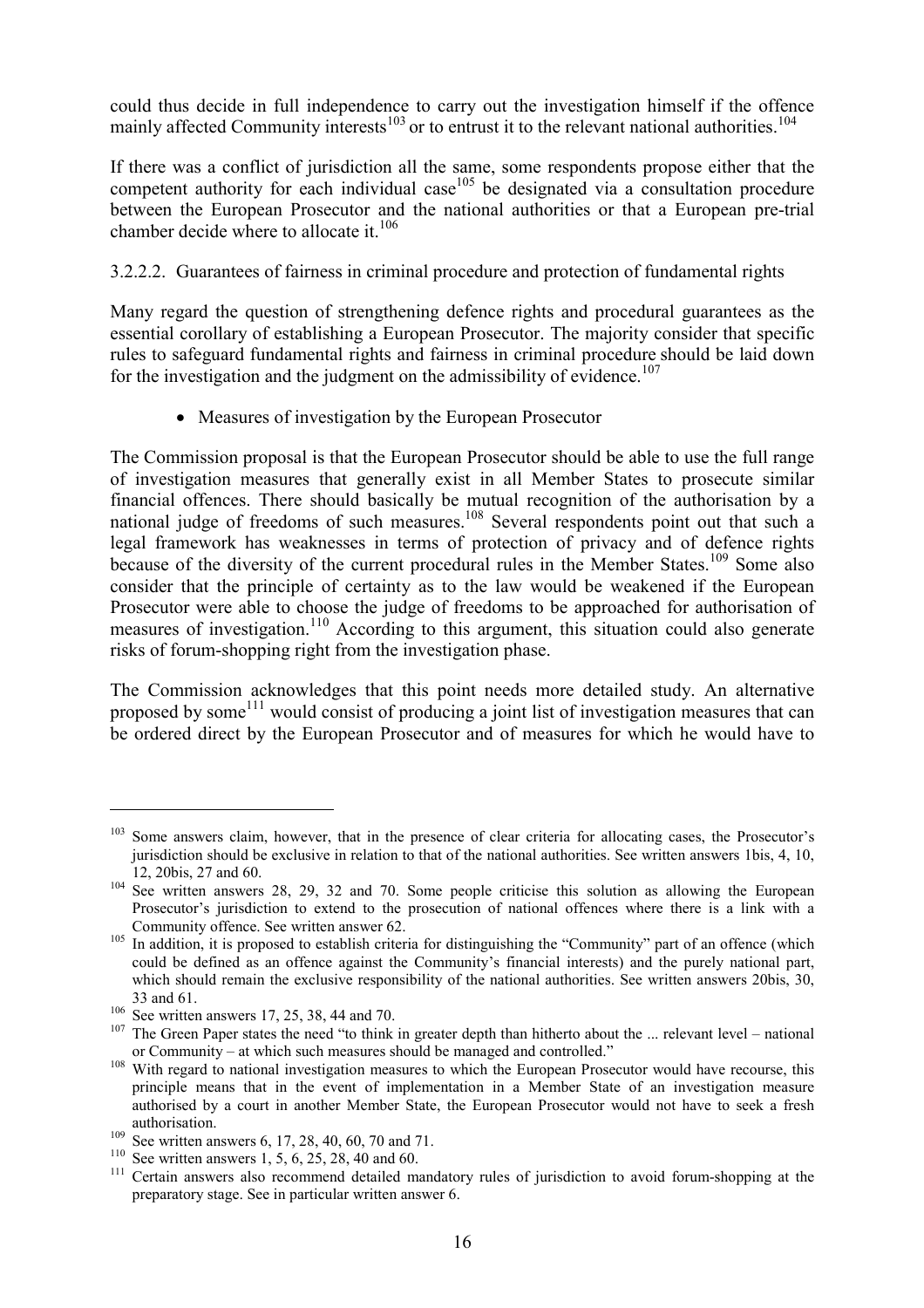seek authorisation from the judge of freedoms.<sup>112</sup> As long as redress procedures are available if fundamental rights are not respected, it should be possible for European Prosecutor to order non-coercive measures.<sup>113</sup> Coercive investigation measures should be ordered only by a judge of freedoms, and the European Prosecutor should preferably be required to approach the courts in the state where they are to be executed.<sup>114</sup> Lastly, some suggest that a European pre-trial chamber should authorise and supervise the implementation of all coercive investigation measures requested by the European Prosecutor.<sup>115</sup>

• The choice of the state of judgment (choice of forum)

In cases that are often complex and involve several Member States, the Commission proposes, as one of the options, that the European Prosecutor enjoy some room for manoeuvre in choosing the state where the case that he has investigated will be tries as to the merits. $116$ But as the Commission stresses, such a choice is not neutral, insofar as it determines not only the practical conditions for the trial and the relevant court but also the applicable national law.

The Commission has heard the wide-ranging objections to this solution, based on the view that it gives the European Prosecutor a discretionary power which, in the absence of suitable control, would generate a real risk of forum-shopping. Many respondents proposed that stricter Community choice-of-court rules be laid  $\overline{\text{down}}^{117}$  to make it possible to fulfil the foreseeability and legality requirements while taking into account the specific character of cross-border fraud. For a number of respondents, criteria based on relevant international rules and ranked hierarchically should determine in a sufficiently foreseeable way the state in which the case will be tried.<sup>118</sup> For others, these criteria should be alternative and not ranked hierarchically as proposed by the Commission, to leave the European Prosecutor the possibility of referring the case for trial on the merits to the most appropriate national court.<sup>119</sup>

With regard to the review of this choice, the vast majority consider that judicial review is a substantial guarantee for individual rights. But opinions are divided between those who consider that it must be practised by the national court of freedoms or the trial judge $120$  and those who argue that it should be entrusted to a European pre-trial chamber.<sup>121</sup> Such a chamber would also be responsible for solving negative conflicts of jurisdiction between States, rather like the role that the Commission proposes entrusting to the Court of Justice.<sup>122</sup>

<sup>112</sup> See written answers 1bis, 3, 5, 17, 28, 32, 40, 58, 60 and 62. Others agree with the Commission's idea of creating a European record of questioning or hearing to serve as a model for the European Prosecutor. See

written answers 1 and 41.<br><sup>113</sup> This action could logically be brought in the national court of freedoms with jurisdiction over similar investigation measures provided for by national legislation. See written answers 1, 6, 32 and 62. See, on the

contrary, written answer 29.<br><sup>114</sup> Which would also facilitate the review of the legality of their implementation. See written answers 6, 30, 31,

<sup>32, 33, 40</sup> and 58.<br><sup>115</sup> See written answers 1, 5, 25, 37 and 71.<br><sup>116</sup> Cf. Green Paper § 6.3.1. This option would also make it possible to avoid, in the interest of all the parties,

positive conflicts of jurisdiction between Member States.<br>
<sup>117</sup> See written answers 6, 12, 20, 20bis, 25, 26, 27, 31, 33, 40, 44, 60, 61, 62, 68 and 70.<br>
<sup>118</sup> See written answers 12, 20, 44, 58, 61, 62, 66 and 68.<br>
<sup>119</sup>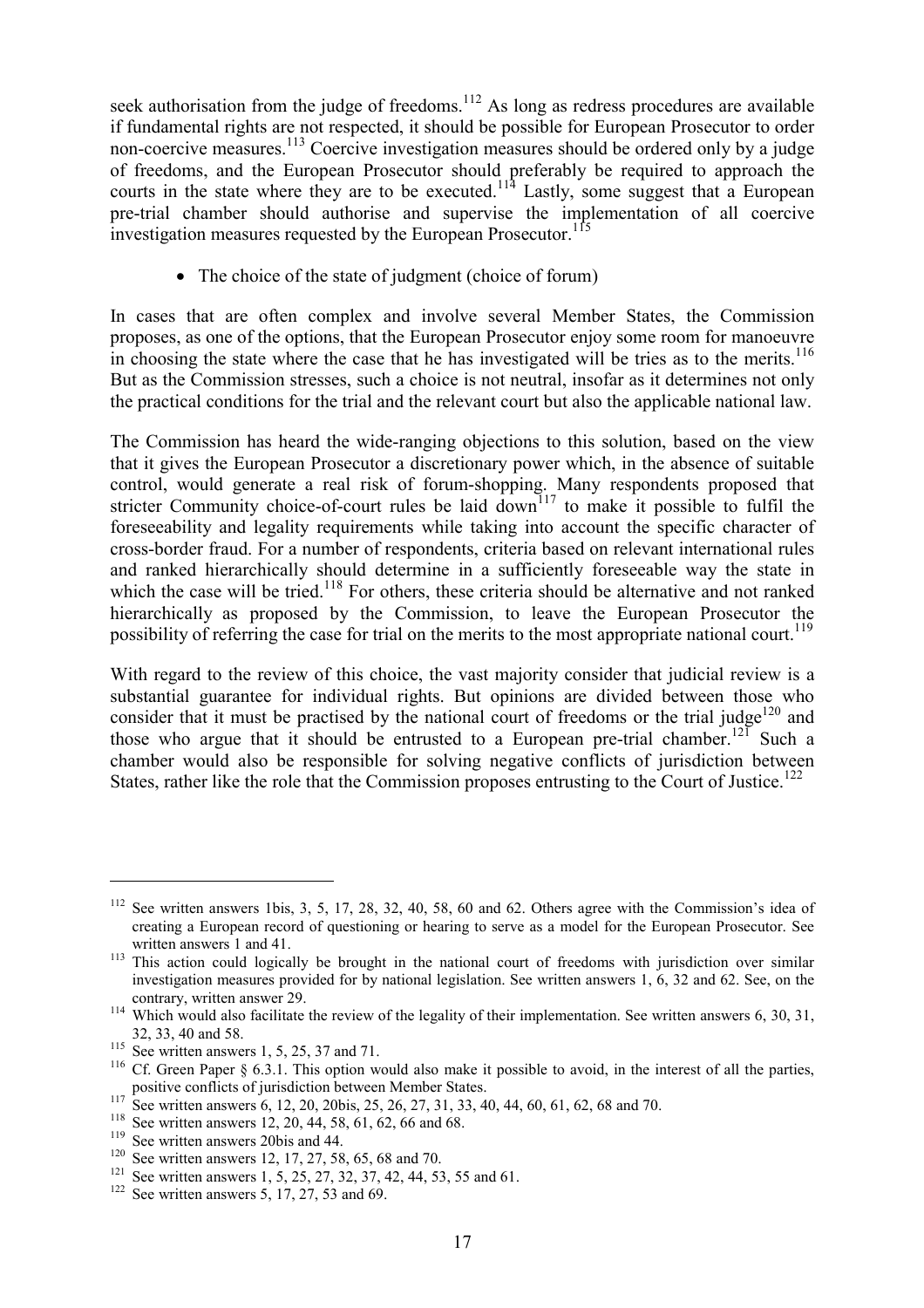• Mutual admissibility of evidence

To remedy the current fragmentation of the European law-enforcement area and facilitate judicial follow-up to Community anti-fraud investigations, the Commission proposes a principle of mutual admissibility of evidence.<sup>123</sup> Any national court hearing a criminal case on the merits where interests protected by the Prosecutor are at stake would be obliged to admit evidence legally obtained in accordance with the national law of another Member State. But many respondents consider that such a system raises serious problems both for defence rights and for certainty as to the law.<sup>124</sup>

According to some respondents, the reference to the national law of the Member States would not be an appropriate solution in view of the differences between national criminal systems and alleged inequalities in the protection of fundamental rights.<sup>125</sup> As some see it, applying a mutual admissibility rule without imposing more detailed common minimum rules than currently exist could have the effect of reducing defence rights at Union level, or even of "levelling down" the procedural guarantees attached to the European Prosecutor's investigations.<sup>126</sup>

Many of the respondents are of the opinion that the mutual admissibility principle proposed by the Commission should therefore be adopted only if appropriate mechanisms are established to secure legal guarantees and the effective protection of fundamental rights. The Commission is willing to explore possibilities here. In some people's view, these mechanisms could provide, for example, for the establishment of a joint list of investigation measures recognised by all the Member States or common criteria for determining the validity or legality of such measures.127 Some people more generally recommend harmonisation either of the rules of criminal procedure on the collection and transfer of evidence<sup>128</sup> or of the rules concerning their appraisal.<sup>129</sup> For others, the adoption of common rules establishing guarantees for the safeguard of fundamental rights throughout the Union would be a necessary preliminary for the acceptance of the mutual admissibility principle.<sup>130</sup>

• Review of the European Prosecutor's measures and the protection of fundamental rights

The procedural guarantees relating to the European Prosecutor's investigation and prosecution activities are probably one of the points most frequently raised by respondents to the Green Paper. The establishment of common mechanisms or minimum rules for the protection of fundamental rights appears to many to be an essential counterpart to conferring enforcement powers on a Community body.<sup>131</sup>

Several respondents point out that the reference to the Council of Europe's European Convention on Human Rights and the Charter of Fundamental Rights of the Union would not

<sup>&</sup>lt;sup>123</sup> Cf. Green Paper § 6.3.4.1.<br><sup>124</sup> See written answers 1bis, 5, 6, 17, 20bis, 24, 25, 26, 36, 39, 40, 58, 62 and 65.<br><sup>125</sup> Major problems would arise if an investigation measure was not regulated in the same way in al States. See written answers, 6, 17 and 70.<br>
<sup>126</sup> See written answers 1bis, 6, 24, 25, 26, 33, 36, 40, 59, 62 and 65.<br>
<sup>127</sup> See written answers 1, 14, 20bis, 25, 27, 28, 31, 36, 37, 40, 41, 50, 55, 60 and 62.<br>
<sup>128</sup> See w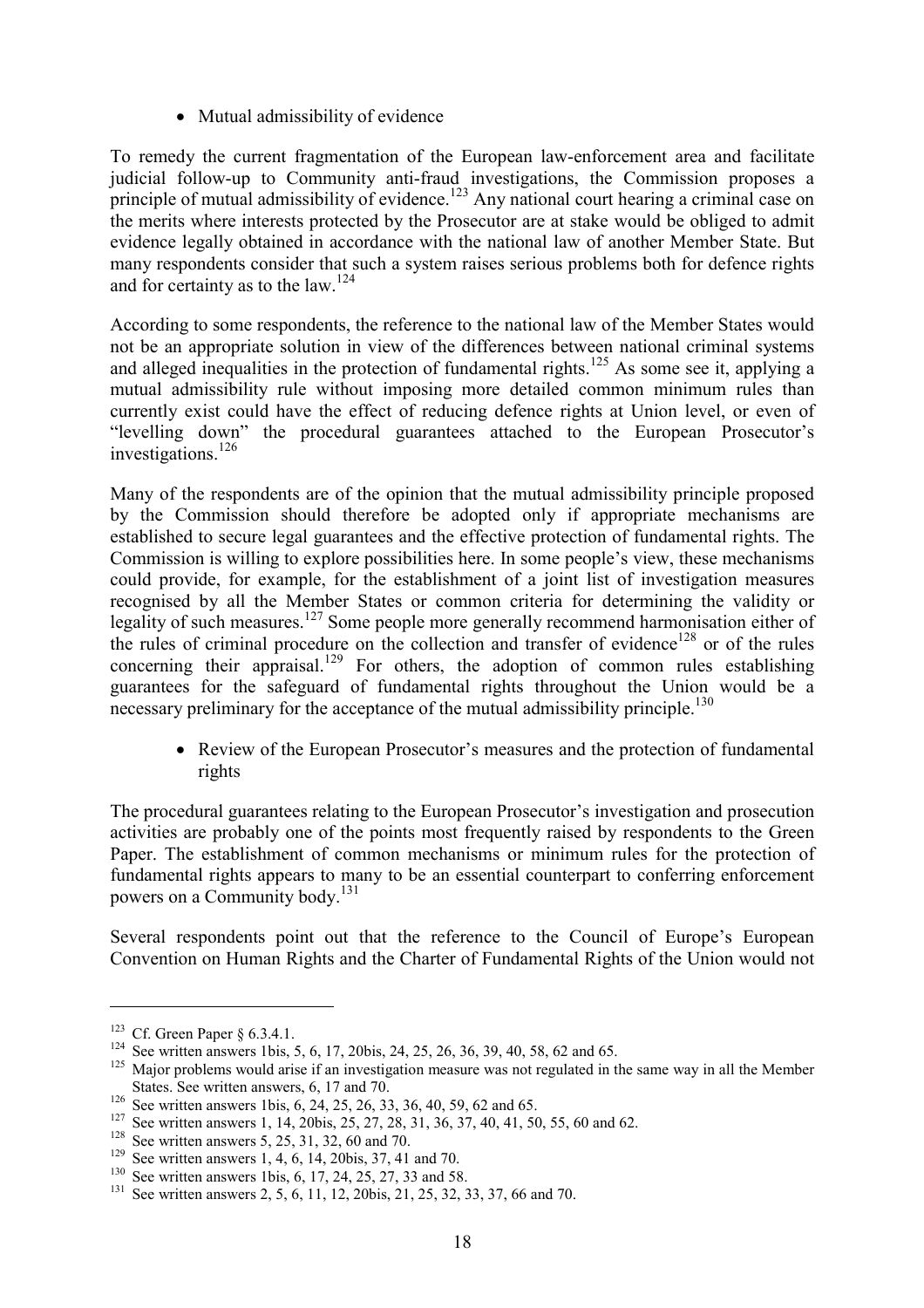suffice to establish a procedural guarantee scheme in a common investigation and prosecution area.<sup>132</sup> Many consider that if investigation measures are to be carried out throughout the Community and the principle of mutual admissibility of evidence is to be accepted, there must be equivalent protection of defence rights throughout the Union. They accordingly recommend that they be codified or harmonised or, at least, that a catalogue of procedural rights that must be protected everywhere in the Union be produced at the Community level.<sup>133</sup>

Judicial review being an essential guarantee, the majority consider that all investigation measures, negative Decisions (termination, closure) or decisions by the European Prosecutor's to send cases for trial should, in theory, be reviewed by the national court on the basis of the *lex fori*. 134 Some stress, however, that only a European pre-trial chamber would be able to solve the problems of reviewing the European Prosecutor's measures.<sup>135</sup> For the moment the Commission is not ruling out any solutions that could be employed to safeguard the equivalent guarantee of fundamental rights at Union level. In this context it stresses the significance of its recent Green Paper on procedural safeguards for suspects and defendants in criminal proceedings throughout the European Union.<sup>136</sup>

#### **4. FOLLOW-UP**

If the general evaluation of the outcome of the public hearing points to the need for a Treaty amendment to allow the establishment of a European Prosecutor, more detailed evaluation points to the need for further consideration of certain topics of vital importance for secondary legislation.

#### **4.1. Political follow-up to Green Paper**

The subject of the European Prosecutor is now on the Union's political agenda. When the Heads of State or Government met in Laeken they urged the Council "swiftly to examine the Commission Green Paper on a European Prosecutor, taking account of the diversity of legal systems and traditions."

While initially the Green Paper appeared to be given only a cautious welcome by the Council, the question of the establishment of a European Prosecutor was debated at length in the European Parliament<sup>137</sup> and by the Working Group on Freedom, Security and Justice set up within the European Convention.<sup>138</sup> The more general reflections on strengthening the Union with regard to justice and home affairs has finally made it possible to find a majority in favour of stepping up the work of establishing a European Public Prosecutor.<sup>139</sup> There now seems to be a majority in favour of establishing a European Public Prosecutor in the new constitutional

 $132$  To be effective, such a reference should at least guarantee that the European Prosecutor is bound by the Strasbourg Court's interpretation of the European Human Rights Convention. See written answers 2, 6, 25

and 58. 133 See written answers 2, 5, 6, 21, 42, 58 and 66. Certain respondents draw up a list of fundamental defence rights, such as the rights to be represented by a lawyer, to be informed of the facts complained of, to a free

defence etc.<br>
<sup>134</sup> See written answers 3, 11, 12, 17, 20bis, 23, 28, 33, 40, 60, 61, 65, 66 and 70.<br>
<sup>135</sup> See written answers 5, 6, 8, 25, 27, 32, 37, 42, 44 and 61.<br>
<sup>136</sup> COM(2003)75.<br>
<sup>137</sup> The public hearing with na

<sup>&</sup>lt;sup>138</sup> Final report by the Working Party X, European Convention, CONV 426/02, 2.12.2002.<br><sup>139</sup> In his conclusions regarding the plenary session of 6.12.2002 the President of the Convention emphasised the need to step up work in this field.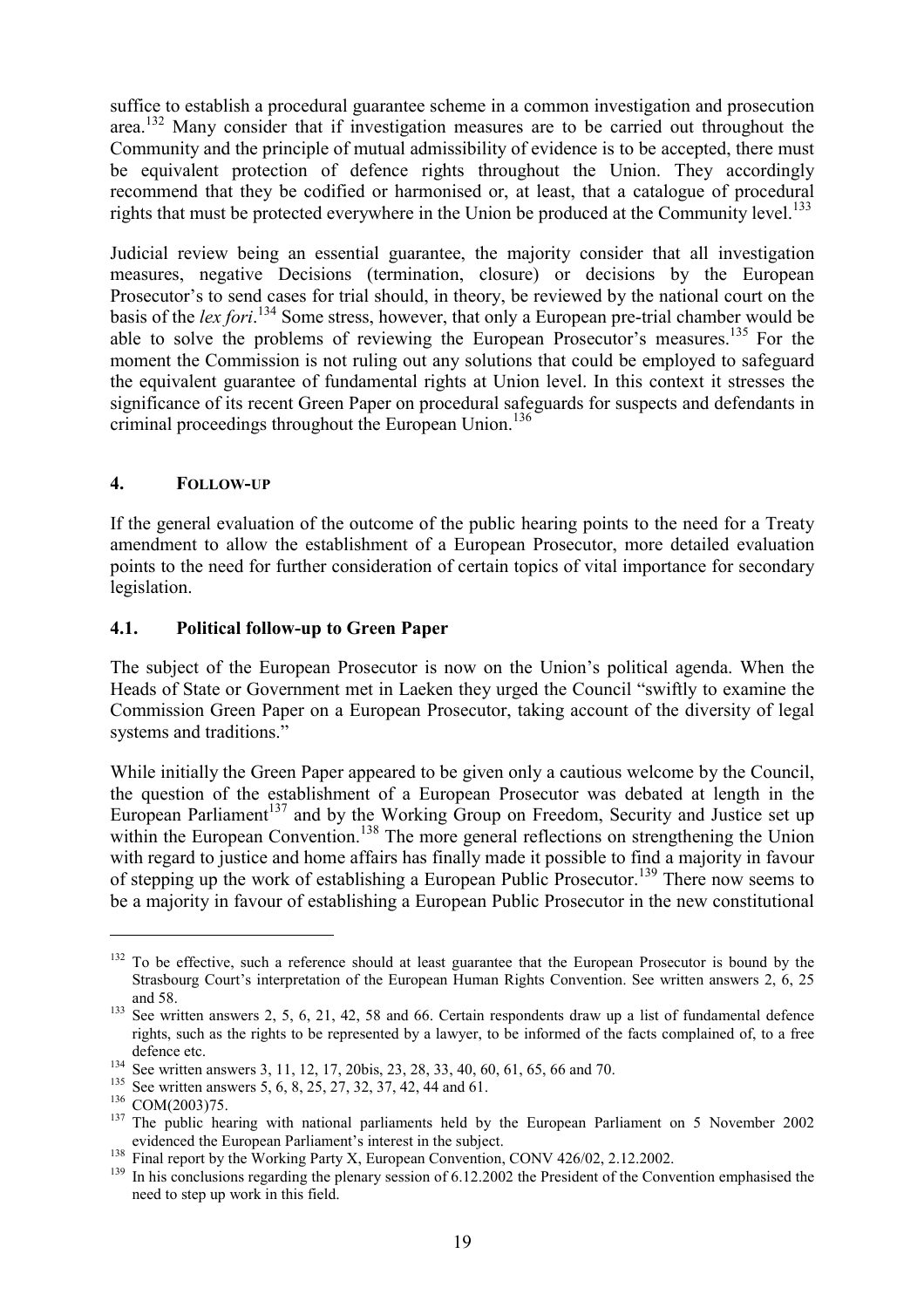Treaty or at least of eventually turning Eurojust into a European Public Prosecutor's Office. The Member States do not have fixed opinions and some are now far more open to the idea than was originally the case.140 However, a minority are still firmly opposed. Lastly, as the prospective Member States will participate as active observers in the Council's Working Groups after the signing of the accession treaty, which is planned for 16 April 2003, their individual opinions will help to move the debate on.

Even if at present it is impossible to see how the discussions will turn out, it seems clear that the Green Paper has achieved its aim of launching a general debate that has also involved the relevant Union institutions. The proposal to establish a European Public Prosecutor has led to consultations at ministerial and parliamentary level in the Member States. On the eve of an enlargement that will give the Union ten new Member States, the idea was assessed with a view to strengthening European policy in the field of justice and home affairs, focusing on the objective of protecting the Community's financial interests while taking a broader view and looking to create a Community body that would complete the operational powers that could be devolved to Europol at a later date.

The debate has developed a real momentum and there seems to be a growing awareness of the need for a European Prosecutor and the added value such an institution would provide in the fight against crime against Communities' financial interests. Some voices in favour of the project even defend the idea of making the control of the measures taken by a European Prosecutor a matter for the Community, which would help to establish a real common area of freedom, security and justice.

#### **4.2. Institutional reform**

The amendment of the Treaties establishing the European Communities remains an indispensable condition: it alone can confer political legitimacy on the proposal. The European Convention provides the appropriate political and institutional framework for discussions. It is working on a root and branch reform of the existing Treaties. If the Convention were to confine itself to give the Council the power to create a European Prosecutor at an unspecified later stage by unanimity, this would be to make an empty promise, as the principle would need to be ratified for a second time at Union level. Instead, it is necessary to develop solutions that are comprehensible to the general public and effective methods of pursuing the Union's objectives, in this case the protection of financial interests while upholding people's fundamental rights.

Regarding the contents of the revision, in the light of the public consultation, the Commission stands by the substance of its Nice proposal.<sup>141</sup> It mainly adds two new elements.<sup>142</sup>

On the one hand, the constitutional Treaty, which should directly establish the function of European Prosecutor, should also ensure that its derived legislation specifies the **relationship with Eurojust.** Several scenarios have been outlined above (cooperation between separate and complementary bodies; institutional links; partial integration; total integration).

<sup>&</sup>lt;sup>140</sup> Germany and France, for example, have suggested creating a European Public Prosecutor that some time in the future would acquire powers to conduct investigations and prosecute cases at Union level. Joint Franco-German proposals for the European Convention in the field of justice and home affairs presented on 27.11.2002, Document 32 of the abovementioned Working Group.<br>
<sup>141</sup> Draft article 280a EC.<br>
<sup>142</sup> Ms Schreyer's contribution to the Convention, 25.11.2002.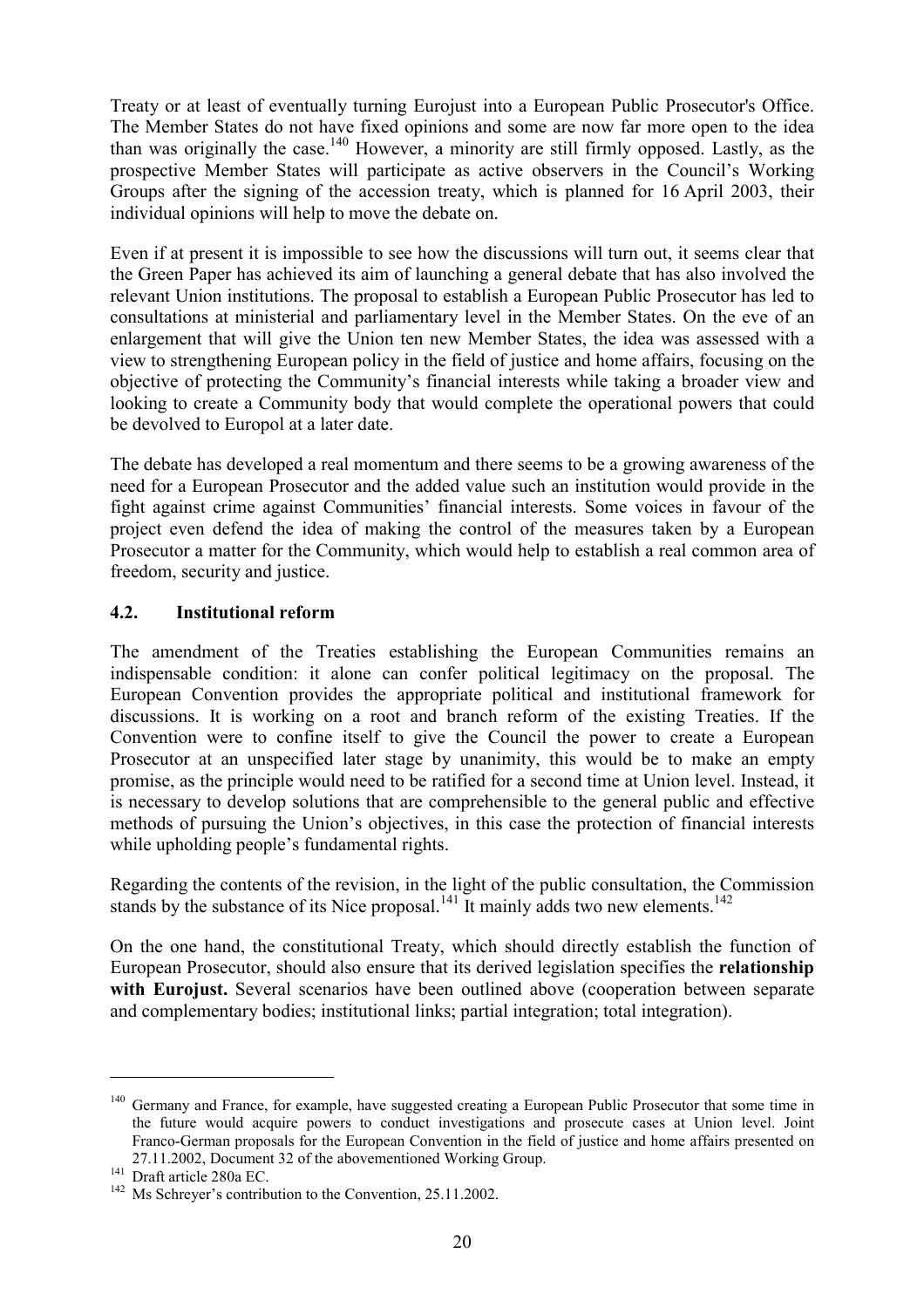It should also define the **Prosecutor's material jurisdiction**, in a manner that is precise from the outset but open enough to allow further development. Under the constitutional Treaty, the European Prosecutor would initially be responsible for detecting, prosecuting and remitting for trial to the national courts in the Member States, the authors of offences against the financial interests of the Community. The Council, acting unanimously or by enhanced qualified majority on a proposal from the Commission with the assent of Parliament, could thereafter decide whether to extend the European Prosecutor's jurisdiction to offences against other Union interests.

In response to certain more specific objections, the Commission considers that its proposed **procedure for appointing** the European Prosecutor preserves a balance between the Community institutions and that the fact that his appointment is non-renewable shields him from the risks of negative external influence.<sup>143</sup> The procedure should accordingly be in the Treaty. Regarding the Commission proposal, it could take the form of a list drawn up on the basis of an open selection, as suggested at the time of the public hearing.

### **4.3. Detailed examination of questions concerning the implementation of the Prosecutor**

The establishment of a legal basis in the Treaty is essential to any preparatory legislative work. Without amendment of the Treaty, the Commission has no power to make specific proposals for secondary legislation going beyond the preferences that it expressed in the Green Paper. But the outcome of the public hearing enables the Commission to identify a series of topics below where it acknowledges that they require further study on account of their sensitivity in the debate. This closer study could take the form of complementary studies or consultation both of the experts and of national political authorities.

#### *Strand 1: Relationship between the European Prosecutor and existing European authorities*

Firstly, the question of the role of the **Court of Justice** in settling both vertical and horizontal conflicts of jurisdiction needs specific analysis. Objective criteria must govern the choice of the Member State of trial; their definition should underlie the Commission's next work on preventing conflicts of jurisdiction between Member States.<sup>144</sup>

Institutionally speaking, it is particularly important to study the various ways in which the European Prosecutor and **Eurojust** could be combined. Lastly, a fresh look will have to be taken at the future of **OLAF** if the European Prosecutor is established.<sup>145</sup>

## *Strand 2: Defence rights and the administration of evidence in the context of establishing a European Prosecutor*

In procedural terms, two essential topics emerge from the hearing. Firstly, equivalent protection of **defence rights** is recognised as one of the main concerns expressed with regard to the establishment of a European Prosecutor. It will therefore be important to incorporate the results of the consultation launched by the Commission this year by means of a Green Paper on the procedural guarantees for persons challenged in criminal proceedings to find out

<sup>&</sup>lt;sup>143</sup> The Council, acting by a qualified majority on a proposal from the Commission after receiving the assent of Parliament, would appoint the European Prosecutor for a non-renewable six-year term.

<sup>&</sup>lt;sup>144</sup> Commission Green Paper currently under preparation.<br><sup>145</sup> Commission Report on the Activities of the European Anti-Fraud Office, in the process of adoption.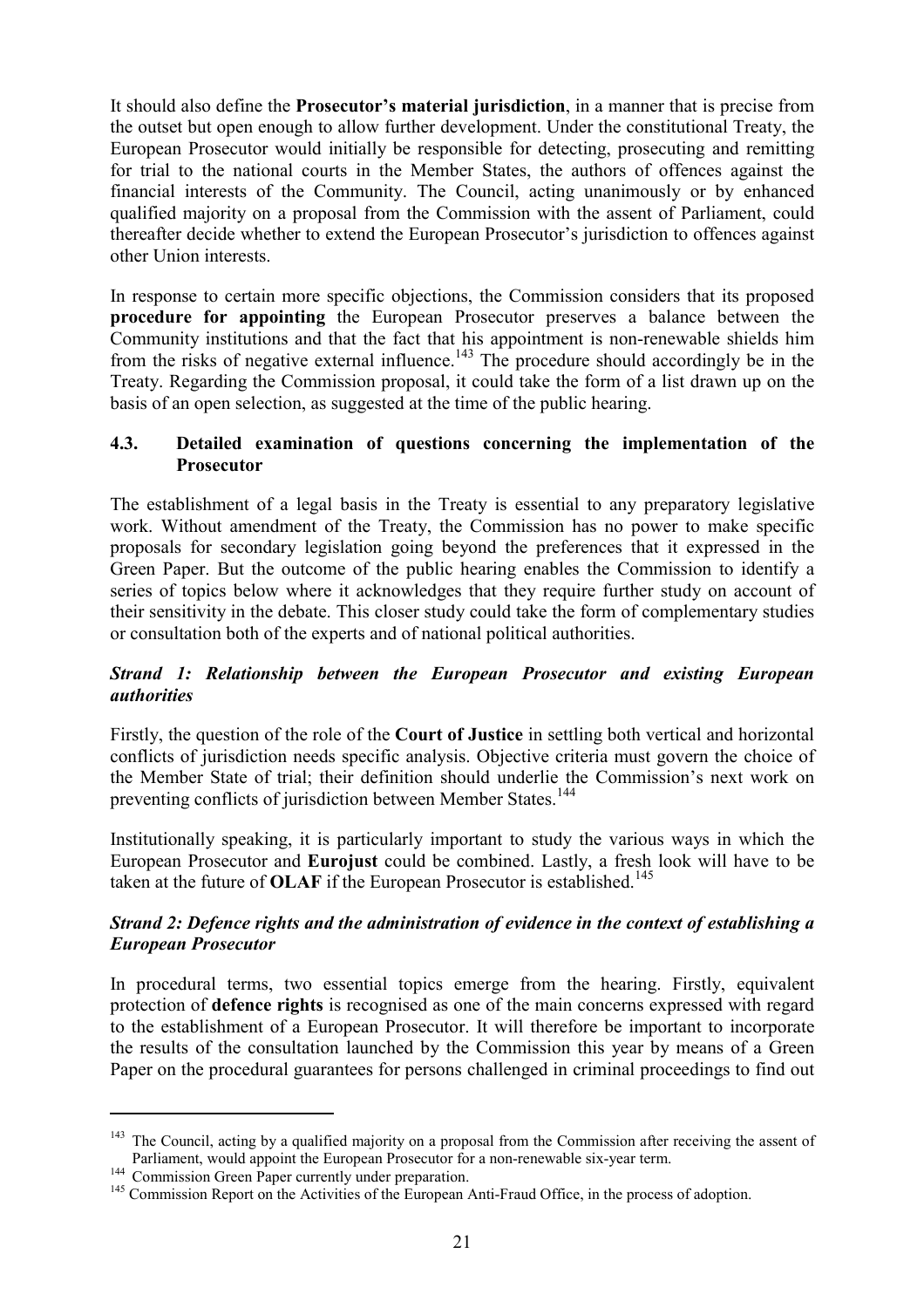whether it will be advisable to go beyond the standards already shared by the Member States when establishing a European Prosecutor.<sup>146</sup>

Secondly, the value in a Member State of evidence gathered by the European Prosecutor in another Member State supposes an approximation of national legislation, confined to the minimum needed to implement the mutual admissibility principle. The degree of harmonisation of the **law of evidence** felt to be desirable should be studied in more detail in this context, in conjunction with the Commission's work programme for judicial cooperation in criminal matters.

#### *Strand 3: The European Prosecutor's connection with the national criminal systems*

Lastly, the Commission plans to show, by means of national variations, the procedures in accordance with which a European Prosecutor with guarantees of independence could integrate into the criminal systems of the Member States without affecting their internal organisation. (E.g. neutrality in relation to the prerogatives of the "examining magistrate" or to the plurality of "law enforcement agencies"). These variations could clarify how, in the specific national context, hybrid cases could be handled (withdrawal of the European Prosecutor or the national law enforcement authorities in favour of the other; joint action by the two, etc.).

\*\*\*

By way of conclusion, only the establishment of the function of the European Prosecutor in the constitutional Treaty, accompanied by a legal basis for the development of secondary legislation to ensure his connection with national legal systems, is likely to answer the current difficulties. It is a signal that public opinion expects from the next Treaty if European integration is to be given credibility for the general public and the taxpayer.

<sup>&</sup>lt;sup>146</sup> Green Paper on the procedural guarantees for suspects and advocates in criminal proceedings in the European Union, 19.2.2003. *Op. cit*.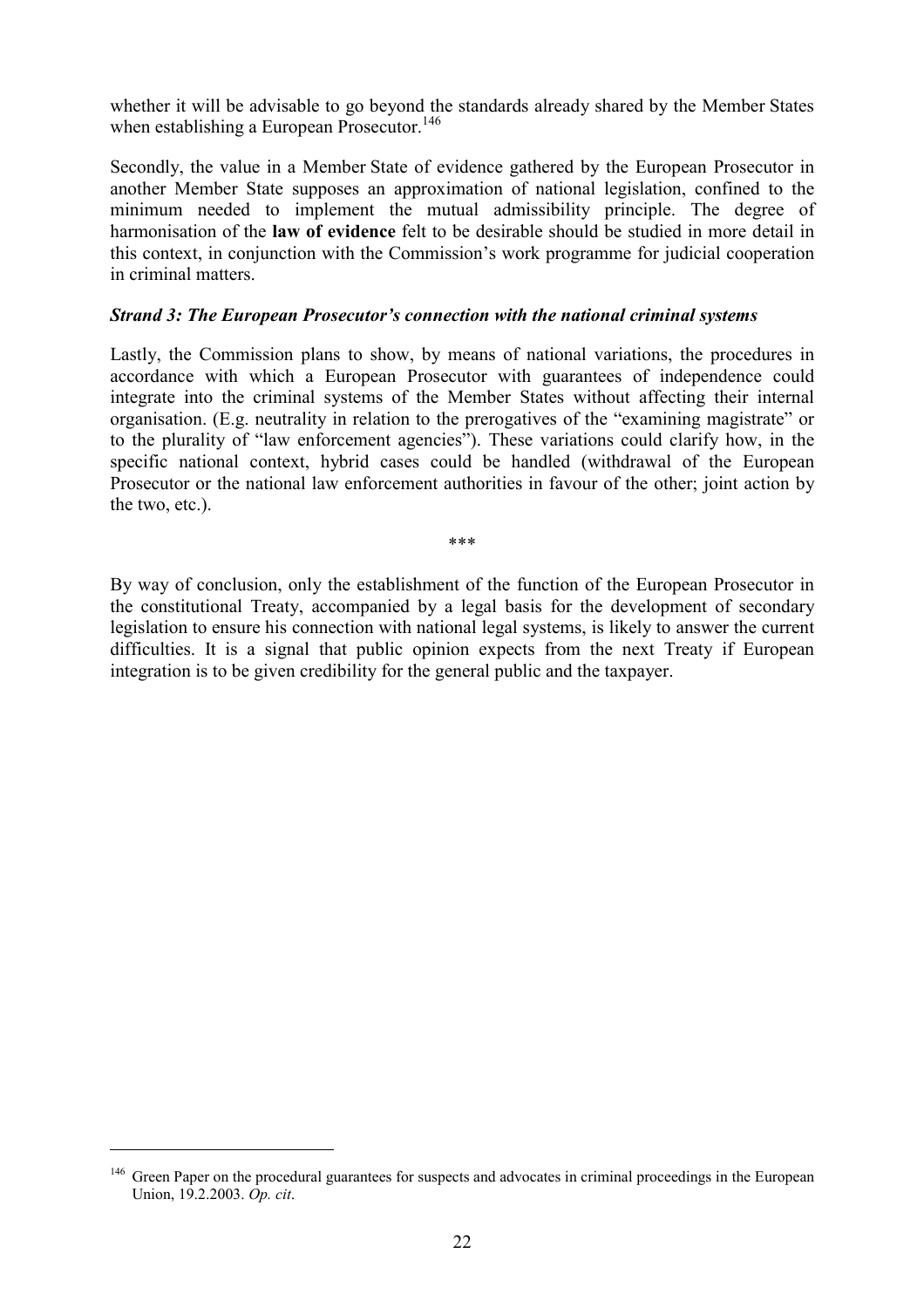| LIST OF WRITTEN CONTRIBUTIONS ANALYSED <sup>147</sup> |                                                                                                                   |                                         |
|-------------------------------------------------------|-------------------------------------------------------------------------------------------------------------------|-----------------------------------------|
|                                                       | <b>RESPONSE WRITTEN BY</b>                                                                                        | <b>STATUS</b>                           |
| $\mathbf{1}$                                          | <b>OLAF Supervisory Committee</b>                                                                                 | European institution                    |
| 1bis                                                  | Association portugaise de juristes pour la protection des intérêts financiers PFI expert/association              |                                         |
|                                                       | communautaires (P)                                                                                                |                                         |
| $\overline{2}$                                        | Fair Trials Aboard (UK)                                                                                           | Expert/NGO                              |
| 3                                                     | György Gátos (H)                                                                                                  | Institution/individual                  |
| $\overline{4}$                                        | Czech Association for the Protection of the financial interest of the EC (PFI) PFI expert/association<br>$(CZ)$ . |                                         |
| 5                                                     | P. Fauchon, Senator (F)                                                                                           | Member of Parliament                    |
| 6                                                     | Max Planck Institut (D)                                                                                           | Expert/university                       |
| 7                                                     | Prof. Kaiafa-Gbandi (EL)                                                                                          | Expert/university                       |
| 8                                                     | R. Van Camp, Procureur général (B)                                                                                | Judicial practitioner/                  |
|                                                       |                                                                                                                   | authority                               |
| 10                                                    | Centro di Diritto Penale Europeo (I)                                                                              | PFI expert/association                  |
| 11                                                    | Association européenne des Magistrats /European Association of Judges                                             | Judicial practitioners/                 |
|                                                       |                                                                                                                   | authorities                             |
| 12                                                    | T. Wolf, judge at the regional court of Marburg (D)                                                               | Expert/judicial authority               |
| 14                                                    | Dutch Association for the PFI (NL)                                                                                | PFI expert/association                  |
| 15                                                    | Department of Justice (IRL)                                                                                       | Institution/government                  |
|                                                       |                                                                                                                   | body                                    |
| 16                                                    | Permanente commissie van deskundigen in internationaal vreemdelingen-,<br>vluchtelingen- en strafrecht (NL)       | Institution/<br>government<br>body      |
| 17                                                    | Bundesministerium der Justiz und den Justizministerien der Länder der                                             | Institution/government                  |
|                                                       | Bundesrepublik Deutschland (D)                                                                                    | body                                    |
| 18                                                    | Ms F. Page (UK)                                                                                                   | Expert/lawyer                           |
| 19                                                    | Deutscher Anwaltverein (D)                                                                                        | Experts/lawyers                         |
| 20                                                    | P. Amaral $(P)$                                                                                                   | Expert/individual                       |
| 20bis                                                 | Ministerie van Justitie (NL)                                                                                      | Institution/government<br>body          |
| 21                                                    | Magistrats européens pour la démocratie et les libertés                                                           | Judicial practitioners/<br>authorities/ |
| 22                                                    | Prof. L. Picotti (I)                                                                                              | Expert/university                       |
| 23                                                    | Magistratura democratica (I)                                                                                      | Judicial practitioners/                 |
|                                                       |                                                                                                                   | authorities                             |
| 24                                                    | Deutscher Strafrechtslehrer (D)                                                                                   | Experts/universities                    |
| 25                                                    | L. Fayolle, A. Reiter Korkmaz et al., Institut universitaire européen (I)                                         | Experts/universities                    |
| 26                                                    | D.M. Amann, Institut universitaire européen (I)                                                                   | Expert/university                       |
| 27                                                    | Deutscher Richterbund (D)                                                                                         | Judicial practitioners/                 |
|                                                       |                                                                                                                   | authorities                             |
| 28                                                    | J. de Maillard, Juge au Tribunal de Grande Instance de Blois (F)                                                  | Judicial practitioner/<br>authority     |
| 29                                                    | B. Bertossa, Procureur général de Genève (CH)                                                                     | Judicial practitioner/<br>authority     |
| 30                                                    | Regeringskansliet Justitiedepartementet (S)                                                                       | Institution/government<br>body          |
| 31                                                    | C. Abt, L. De Muyter et al, Collège d'Europe de Bruges (B)                                                        | Experts/universities                    |
| 32                                                    | A. Ardelean, B. Carl et al., Collège d'Europe de Bruges (B)                                                       | Experts/universities                    |
| 33                                                    | M. Guglielmetti, L. Mascia et al., Collège d'Europe de Bruges (B)                                                 | Experts /universities                   |
| 34                                                    | <b>Transparency International</b>                                                                                 | Expert/NGO                              |
| 35                                                    | Lithuania Association for the PFI (LT)                                                                            | PFI expert/association                  |

<sup>&</sup>lt;sup>147</sup> In chronological order of receipt of contribution.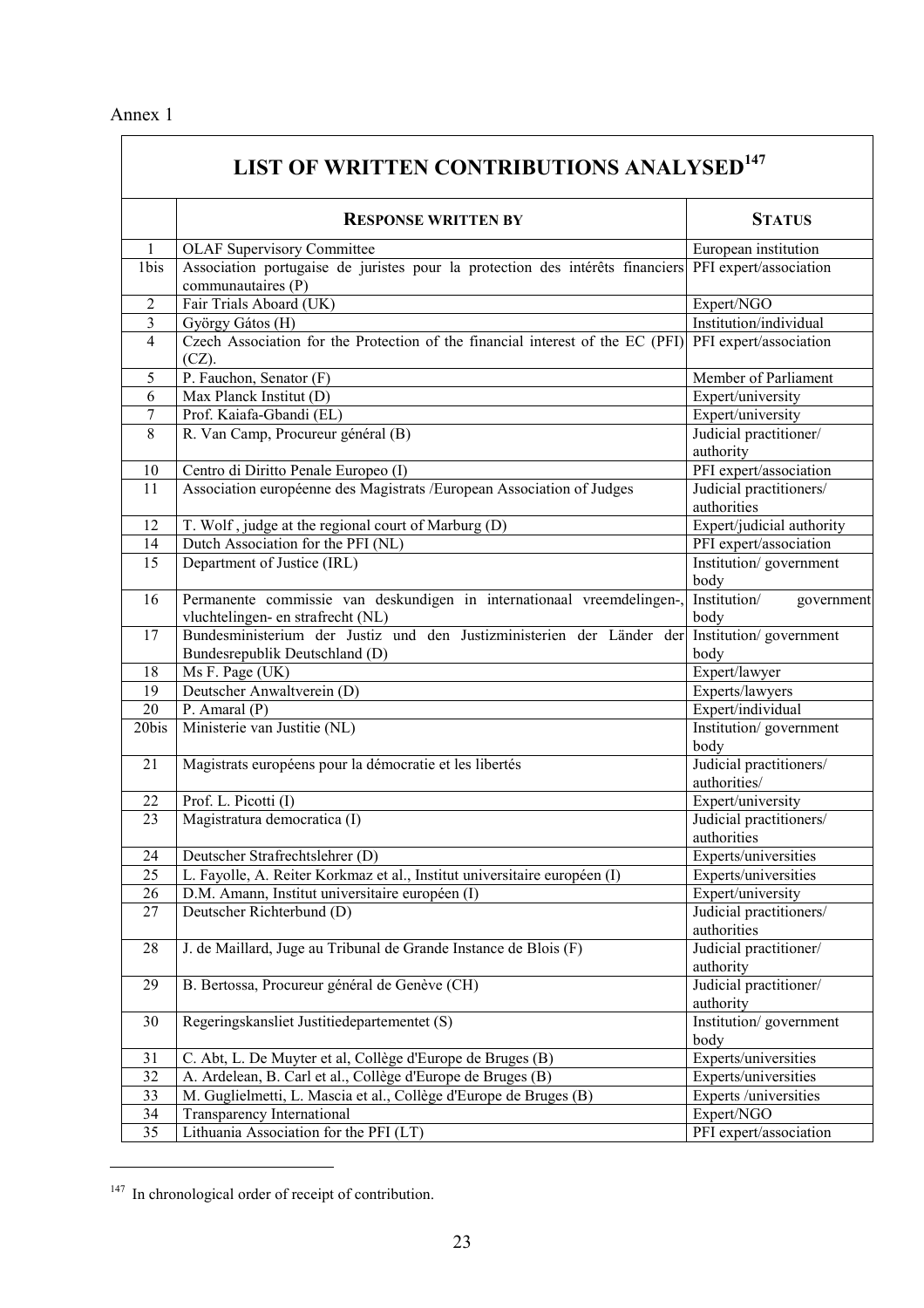| 36                    | C. Ducouloux-Favard (F)                                                                 | Expert/university              |
|-----------------------|-----------------------------------------------------------------------------------------|--------------------------------|
| 37                    | Prof. J.A.E. Vervaele (NL)                                                              | Expert/university              |
| 38                    | Beschluss des Bundesrates (D)                                                           | Institution/parliament         |
| 39                    | C. Fijnaut, M.S. Groenhuijsen (NL)                                                      | Expert/university              |
| 40                    | Centro di Diritto Penale Europeo - 2 (I)                                                | PFI expert/association         |
| 41                    | Austrian Association for European Criminal Law (A)                                      | PFI expert/association         |
| 42                    | B. Favreau - Institut des Droits de l'Homme et des Avocats européens                    | Expert / association           |
| 43                    | Oikeusministeriö (FIN)                                                                  | Institution/government         |
|                       |                                                                                         | body                           |
| 44                    | Fiscalía General del Estado (E)                                                         | Judicial practitioner/         |
|                       |                                                                                         | authority                      |
| 45                    | United Kingdom and Scotland (UK)                                                        | Institution/government         |
|                       |                                                                                         | body                           |
|                       |                                                                                         |                                |
| 46<br>47              | Avv. G. A. Conte (I)<br>Avv. Della Valle (I)                                            | Expert/lawyer<br>Expert/lawyer |
| 48                    | Dott. Galoppi $(\overline{I})$                                                          | Expert/lawyer                  |
| 49                    | Dott. B. Giordano (I)                                                                   |                                |
| 50                    |                                                                                         | Expert/lawyer                  |
|                       | Prof. G. Frigo (I)<br>Prof. Lanzi (I)                                                   | Expert/lawyer<br>Expert/lawyer |
| 51<br>52              | Dott. De Vincenzi (I)                                                                   |                                |
|                       |                                                                                         | Expert/lawyer                  |
| 53                    | A. P. Casati, B. Coluccia et al. (I)                                                    | Expert/lawyer                  |
| 54<br>$\overline{55}$ | D. Alessio, L. Cirillo et al. (I)                                                       | Expert/lawyer                  |
|                       | Institut des Droits de l'Homme et des Avocats européens /Union des Avocats<br>européens | PFI expert/association         |
| 56                    | E. Mezzetti (I)                                                                         | Expert/university              |
| 57                    | Union des avocats européens /Commissione di diritto penale comunitario                  | Experts / association          |
| 58                    | Croatian Association for the PFI (HR)                                                   | PFI expert/association         |
| 59                    | K. Schöfferle (D)                                                                       | Expert/individual              |
| 60                    | Camera Penale di Como e Lecco (I)                                                       | Judicial practitioner/         |
|                       |                                                                                         | authority                      |
| 61                    | Latvian Ministry of Finance (LV)                                                        | Institution/government         |
|                       |                                                                                         | body                           |
| 62                    | Romanian Association of Community Law Research (RO)                                     | PFI expert/association         |
| 63                    | Seminar of Rome (I)                                                                     | PFI expert/association         |
| 64                    | F.S. Spruijt (NL)                                                                       | Expert/university              |
| 65                    | Bundesministeriums für Justiz der Republik Österreich (A)                               | Institution/government         |
|                       |                                                                                         | body                           |
| 66                    | Criminal Bar Association (UK)                                                           | Expert/lawyers                 |
| 67                    | Procuratore della Repubblica di Palermo (I)                                             | Judicial practitioner/         |
|                       |                                                                                         | authority                      |
| 68                    | Procuratore della Repubblica di Roma (I)                                                | Judicial practitioner/         |
|                       |                                                                                         | authority                      |
| 69                    | J-F. Kriegk, Président du Tribunal de Grande Instance de Nîmes (F)                      | Judicial practitioner/         |
|                       |                                                                                         | authority                      |
| 70                    | Taxpayers Association of Europe                                                         | Expert/NGO                     |
| 71                    | R. André et J.Floch, députés, assemblée nationale française, (F)                        | Institution/parliament         |
| 72                    | Armando D'Alterio, Sostituto Procuratore della Repubblica Tribunale Napoli (I)          | Judicial practitioner/         |
|                       |                                                                                         | authority                      |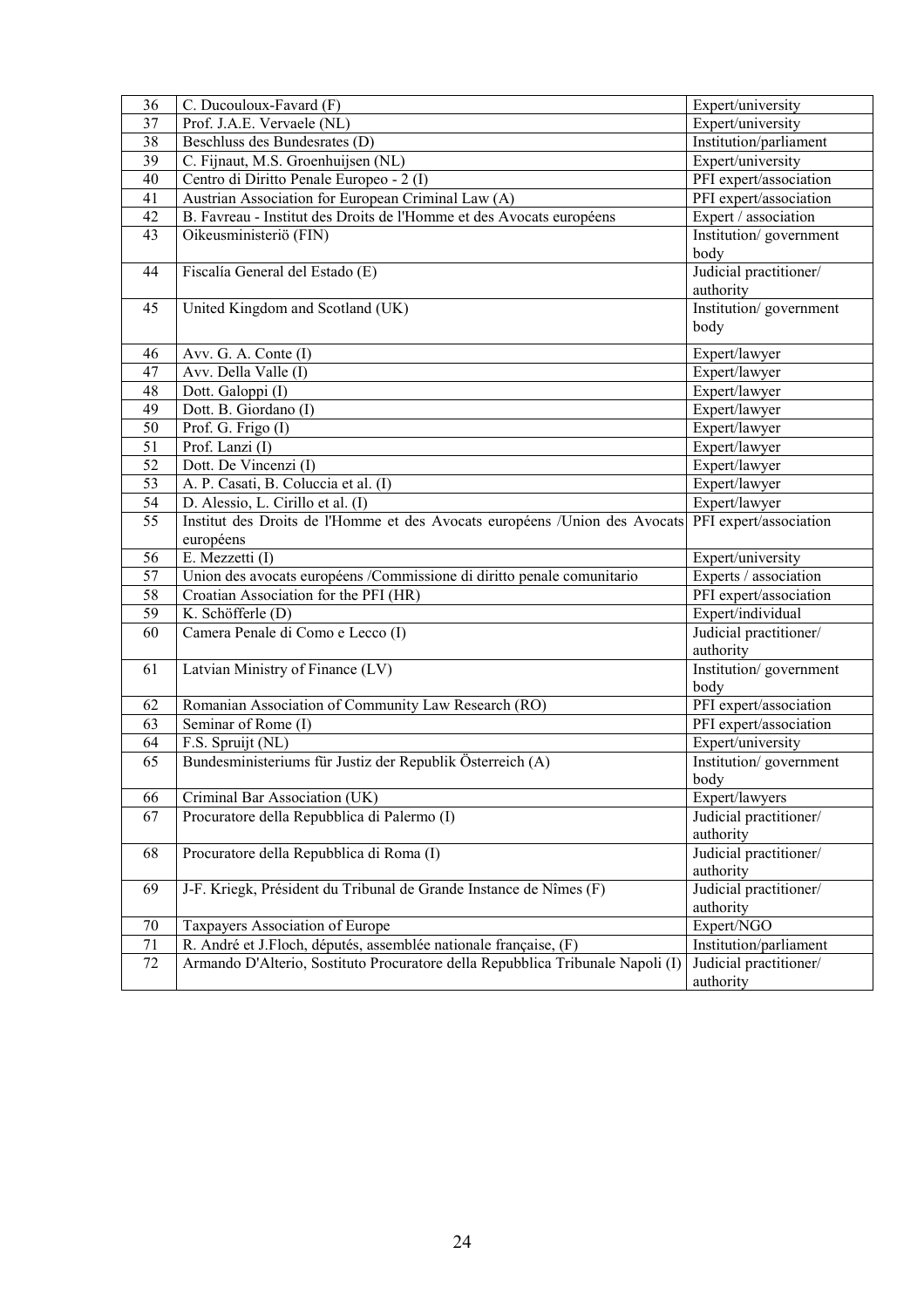# Annex 2

 $\blacksquare$ 

 $\overline{a}$ 

|                | LIST OF SPEAKERS AT THE PUBLIC HEARING <sup>148</sup>                                                |                                                            |  |  |
|----------------|------------------------------------------------------------------------------------------------------|------------------------------------------------------------|--|--|
|                | <b>NAME OF SPEAKER - COUNTRY</b>                                                                     | <b>REPRESENTING:</b>                                       |  |  |
| 1              | Ms Toftergaard Nielsen, Ministry of Justice - DK                                                     | Presidency of the European Council                         |  |  |
| $\mathfrak{2}$ | M. José Narciso Cunha Rodriguez, judge                                                               | Court of Justice of the European Communities               |  |  |
| 3              | M. Juan Manuel Fabra-Valles, President                                                               | European Court of Auditors                                 |  |  |
| $\overline{4}$ | M. Raymond Kendall, Chair                                                                            | <b>OLAF Supervisory Committee</b>                          |  |  |
| 5              | M. Edmondo Bruti-Liberati, Committee Member                                                          | <b>OLAF Supervisory Committee</b>                          |  |  |
| 6              | Mme Mireille Delmas-Marty, Committee Member                                                          | <b>OLAF Supervisory Committee</b>                          |  |  |
| 7              | M. Daniel Flore, Conseiller général - B                                                              | Ministère de la Justice                                    |  |  |
| $8\,$          | M. Alfons Van den Abbeele, Auditeur général - B                                                      | Ministère des Finances                                     |  |  |
| 9              | Ms Birgitte Juul, Chief Adviser -DK                                                                  | Justisministeriet                                          |  |  |
| 10             | Mr Andreas Birkmann, Justizminister - D                                                              | Thüringer Justizministerium                                |  |  |
| 11             | Mr Alfred Dittrich, Referatsleiter - D                                                               | Bundesministerium der Justiz                               |  |  |
| 12             | Mr Nikólaos Lívos, Léktoras Pinikón Dikéon - EL                                                      | Ipourgio Dikeossinis                                       |  |  |
| 13             | Mr Fernando Irurzun Montoro, Consejero de Justicia - E                                               | Consejo General Poder Judicial                             |  |  |
| 14             | Mme Isabelle Toulemonde, Secrétaire générale adjointe                                                | Comité interministériel pour<br>les<br>questions<br>de     |  |  |
|                | F                                                                                                    | coopération économique européenne                          |  |  |
| 15             | Mr Anthony McDermottroe, Head of division - IRL                                                      | Department of Justice Equality and Law Reform              |  |  |
| 16             | Mr Richard Ryan, Head of division - IRL                                                              | Department of Justice Equality and Law Reform              |  |  |
| 17             | Ms Augusta Iannini, Direttore generale - I                                                           | Ministero della Giustizia                                  |  |  |
| 18             | Mr Amedeo Speranza, Avvocato generale - I                                                            | Ministero dell'Economia e delle Finanze                    |  |  |
| 19             | Mr Roland Genson, Conseiller - L                                                                     | Ministère de la Justice - Représentation permanente        |  |  |
|                |                                                                                                      | auprès de l'UE                                             |  |  |
| 20             | Ms Marjorie Bonn, Raadsadviseur - NL                                                                 | Ministerie van Justitie                                    |  |  |
| 21             | Mr Paul Van Voorst, senior beleidsaviseur - NL                                                       | Ministerie van Justitie                                    |  |  |
| 22             | Mr Christian Pilnacek, Oberstaatsanwalt - A                                                          | Bundesministerium für Justiz                               |  |  |
| 23             | Mr Fritz Zeder, stellvertretender Abteilungsleiter - A                                               | Bundesministerium für Justiz                               |  |  |
| 24             | Ms Teresa Alves Martins, Directora adjunta - P                                                       | Gabinete para as Relações Internacionais, Europeias e      |  |  |
|                |                                                                                                      | de Cooperação - Ministerio da Justiça                      |  |  |
| 25             | Mr José Antonio Viegas Ribeiro, Subinspector general - P                                             | Inspect. General - Ministerio das Finanças                 |  |  |
| 26             | Ms Seija Kivinen, neuvotteleva virkamies - FIN                                                       | Valtionvarainministeriö                                    |  |  |
| 27             | Mr Asko Valimaa, Lainsäädäntöneuvos - FIN                                                            | Oikeusministeriö / Lainvalmistelnosasto                    |  |  |
| 28             | Mr Mikael Tollerz, Director - S                                                                      | Ministry of Justice                                        |  |  |
| 29             | Ms Lorna Harris, Head of United Kingdom Central Home Office, Judicial Cooperation Unit               |                                                            |  |  |
|                | Authority - UK                                                                                       |                                                            |  |  |
|                | 30 Mr Enrique Bacigalupo                                                                             | Tribunal Supremo - "Corpus Juris"                          |  |  |
| 31             | Mr John Spencer                                                                                      | University of Cambridge - "Corpus Juris"                   |  |  |
| 32             | Ms Catherine Guy-Quint, Member                                                                       | Committee on Budgets - EP                                  |  |  |
| 33             | Mme Diemut Theato, Chair                                                                             | Committee on Budgetary Control - EP                        |  |  |
| 34             | M Dimitrakopoulos, Vice-President of the EP                                                          | Committee on Constitutional Affairs - EP                   |  |  |
| 35             | Mr Jürgen Storbeck, Director                                                                         | Europol                                                    |  |  |
| 36             | Mme Ute Stiegel, Magistrate                                                                          | DG OLAF - EC                                               |  |  |
| 37             | M. Johan Denolf, Directeur - B                                                                       | Police Fédérale - Direction de lutte contre la             |  |  |
|                |                                                                                                      | criminalité économique financière                          |  |  |
| 38             | Mr Ralf Moβmann, Regierungsdirektor - D                                                              | Bundesministerium des Inneres                              |  |  |
| 39             | Mr Javier Albadalejo Campos, Vocal Asesor de la Ministerio del Interior – Secreteria General Tecnica |                                                            |  |  |
|                | Secreteria General Tecnica - E                                                                       |                                                            |  |  |
| 40             | M. Didier Duval, Chef de Division - F                                                                | Ministère de l'Intérieur - Direction centrale de la Police |  |  |
|                |                                                                                                      | judiciaire                                                 |  |  |

# <sup>148</sup> In the order of speaking at the public hearing held in Brussels on 17 September 2002.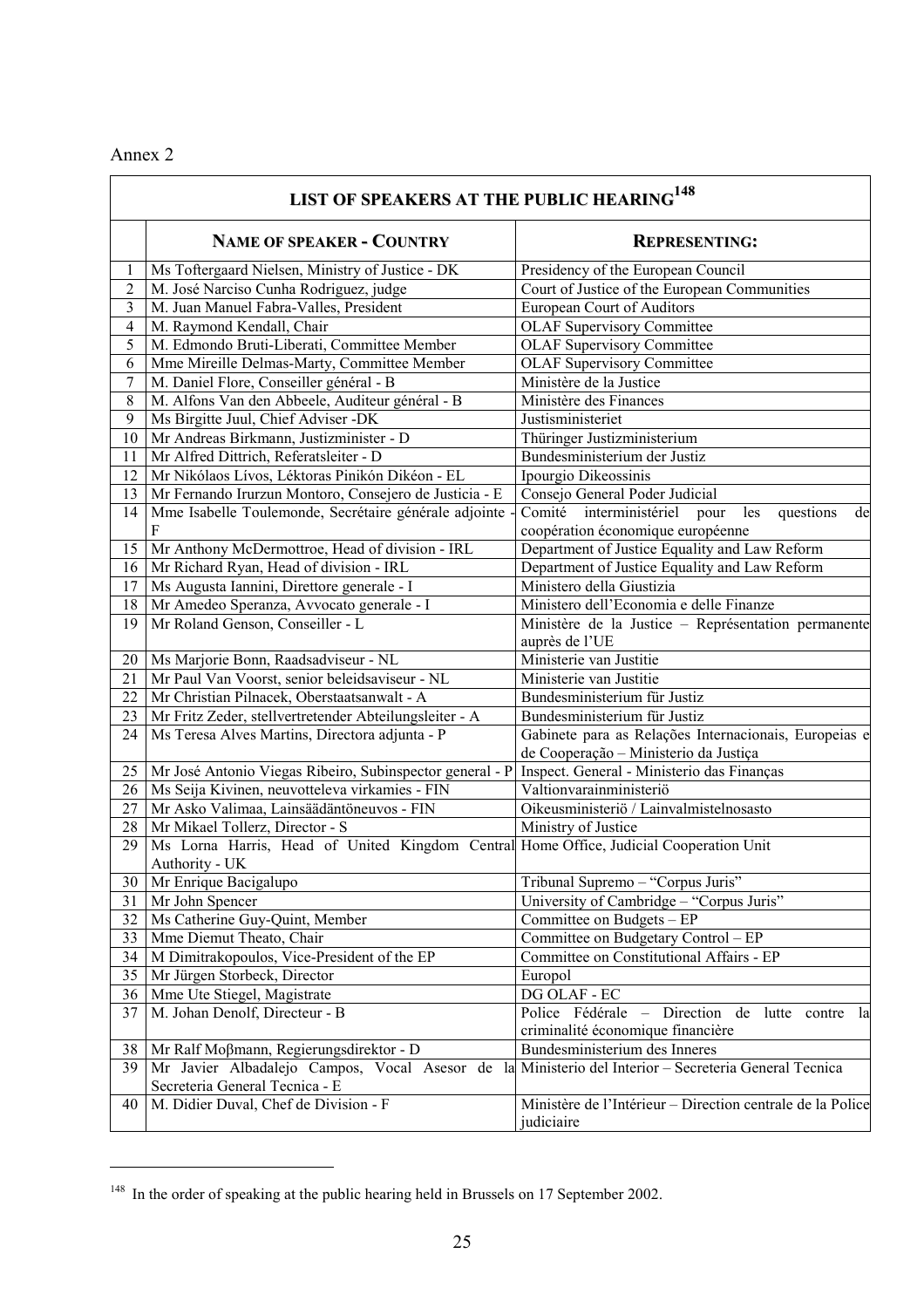| 41     | Mr James Hamilton - IRL                                                                        | Office of Director Public Prosecutions                   |
|--------|------------------------------------------------------------------------------------------------|----------------------------------------------------------|
| 42     | Mr Edoardo Esposito, Comandante Centro Investigazioni Guardia di Finanza                       |                                                          |
|        | Economiche Finanziarie - I                                                                     |                                                          |
|        |                                                                                                |                                                          |
| 43     | Mr Wim Verheggen, Lead management team FIOD - NL                                               | Fiscal Information and Investigative Authorities -       |
|        |                                                                                                | Fiscal Inlichtingen en Opsporings Dienst (FIOD)          |
| 44     | Mr Carlos Farinha, Subdirector nacional adjunto - P                                            | Policia judiciaria                                       |
| 45     | Ms Minna Ketola, Rikostarkastaja - FIN                                                         | Keskusrikospoliisi                                       |
| 46     | Ms Sheila Edwards - UK                                                                         | Department for Environment, Food and Rural Affairs       |
| 47     | Mr Michael Kennedy, President                                                                  | Eurojust                                                 |
| 48     | Mr Detlev Mehlis, Contact point - D                                                            | European Judicial Network (EJN)                          |
| 49     | Mr Eugenio Selvaggi, Contact point - I                                                         | European Judicial Network (EJN),                         |
| 50     | M. Serge Brammertz, Procureur fédéral - B                                                      | Parquet fédéral                                          |
| 51     | M. Guy Rapaille, Avocat général - B                                                            | Parquet de la Cour d'Appel de Liège                      |
| 52     | Mr Jesper Hjortenberg, Deputy Public Prosecutor - DK                                           | Director of Public Prosecutions                          |
| 53     | Ms Sonja Ponikowski, Deputy Public Prosecutor - DK                                             | Public Prosecutor for Serious Economic Crime             |
| 54     | Mr Thomas Janovsky, Leiter der Wirtschatsabteilung - D                                         | Staatsanwaltschaft Hof                                   |
| 55     | Ms Ursula Reichling, Generalstaatsanwaltin - D                                                 | Generalstaatsanwaltschaft                                |
| 56     | Mr Sotirios Bagias, Proïstamenos - EL                                                          | Issangelia Protodikon Athinon                            |
| 57     | Mr Ilias Zagoreos, Audiissangeleas - EL                                                        | Protodikio Athinon                                       |
| 58     | Mr Jaime Moreno Berdejo, Fiscal - E                                                            | Secreteria Tecnica de la Fiscalia General del Estado     |
| 59     | Mme Dominique Planquelle,<br>Chef<br>de                                                        | Division Parquet du Tribunal de Grande instance de Paris |
|        | économique et financière - F                                                                   |                                                          |
| 60     | Mme Augustine Pascal, Adjointe au Chef du Bureau - F                                           | Bureau "lutte contre la fraude" - Ministère des finances |
|        |                                                                                                | Office of the Attorney General                           |
| 61     | Mr Finbarr O'Malley, Head of Unit - IRL                                                        |                                                          |
| 62     | Mr Pietro Grasso, Pubblico ministero - I                                                       | Procura della Republica di Parlermo                      |
| 63     | Mr Italo Ormanni, Pubblico ministero - I                                                       | Procura della Republica di Roma                          |
| 64     | M. Jeannot Nies, Avocat général - L                                                            | Parquet général                                          |
| 65     | Mr Anne Zwaneveld, Officier van Justitie - NL                                                  | Openbar Ministerie / arrondissementsparket Rotterdam     |
| 66     | Ms Teresa Almeida, Procuradora da Republica-P                                                  | Procuradoria General da Republica                        |
| 67     | Mr João Paulo Rodrigues, Procurador da Republica - P                                           | Procuradoria General da Republica                        |
| 68     | Mr Matti Nissinen, Valtionsyyttäjä - FIN                                                       | Valtakunnansyyttäjän virasto                             |
| 69     | Ms Lena Moore, Överäklagare, Chef of Internationella Rikesäklagaren Internationella Avdelingen |                                                          |
|        | Avdelingen - S                                                                                 |                                                          |
| 70     | Mr Aberg Kazimir, Director - S                                                                 | Swedish National Economic Crimes Bureau                  |
| 71     | Ms Helen Garlick, Senior Legal Adviser - UK                                                    | Serious Fraud Office                                     |
| 72     | Mr Tony Walker - UK                                                                            | <b>Customs and Excise</b>                                |
| 73     | Mr Günter Woratsch, Judge                                                                      | <b>European Association of Judges</b>                    |
|        | 74 Mr Vito Monetti, Judge                                                                      | MEDEL (Magistrats européens pour la démocratie et        |
|        |                                                                                                | les libertés)                                            |
| 75     | Ms Elisabeth Doleisch von Dolsperg,                                                            | Vorsitzende Oberlandesgericht Köln                       |
|        | Richterin am Oberlandsgericht - D                                                              |                                                          |
| 76     | Mr Andreas Potamianos, Próedros - EL                                                           | Próedros Protodikón Athinón                              |
| 77     | Mr Fernando Roman Garcia, Director del Gabinete Consejo General Poder Judicial                 |                                                          |
|        | Tecnico - E                                                                                    |                                                          |
| $78\,$ | M. Luc-Michel Nivose, Conseiller - F                                                           | Cour d'Appel de Paris                                    |
| 79     | Mr Patrick McCarthy, Barrister - IRL                                                           | Law Library                                              |
| 80     | Mr Luciano De Riu, Consigliere - I                                                             | Corte di Cassazione                                      |
| 81     | Mr Henk de Graaf, Rechter - NL                                                                 | Rechtbank Haarlem                                        |
| 82     | Mr Franz Furtner, Richter - A                                                                  | Landesgericht Korneuburg                                 |
| 83     | Ms Alistair Brown - UK                                                                         | Crown Office Scotland                                    |
| 84     | Mr John Fish, President                                                                        | CCBE (Council of the Bars and Law Societies of the       |
|        |                                                                                                | EU)                                                      |
|        | Mr Peter Baauw                                                                                 |                                                          |
| 85     |                                                                                                | Criminal Law Committee - CCBE                            |
| 86     | M. Giovanni Bana, Président                                                                    | Commission droit pénal communautaire - Union             |
|        |                                                                                                | avocats européens (UAE)                                  |
| 87     | Mme Francesca Ruggieri, Membre                                                                 | <b>UAE</b>                                               |
| 88     | M. Bertrand Favreau, Président                                                                 | Institut des droits de l'homme - UAE                     |
| 89     | Mr Michael Jäger, Secretary General                                                            | Taxpayers Association of Europe                          |
| 90     | Mr Michael Boeckhaus, Member                                                                   | Deutschland « NordRhein-Westfalen »                      |